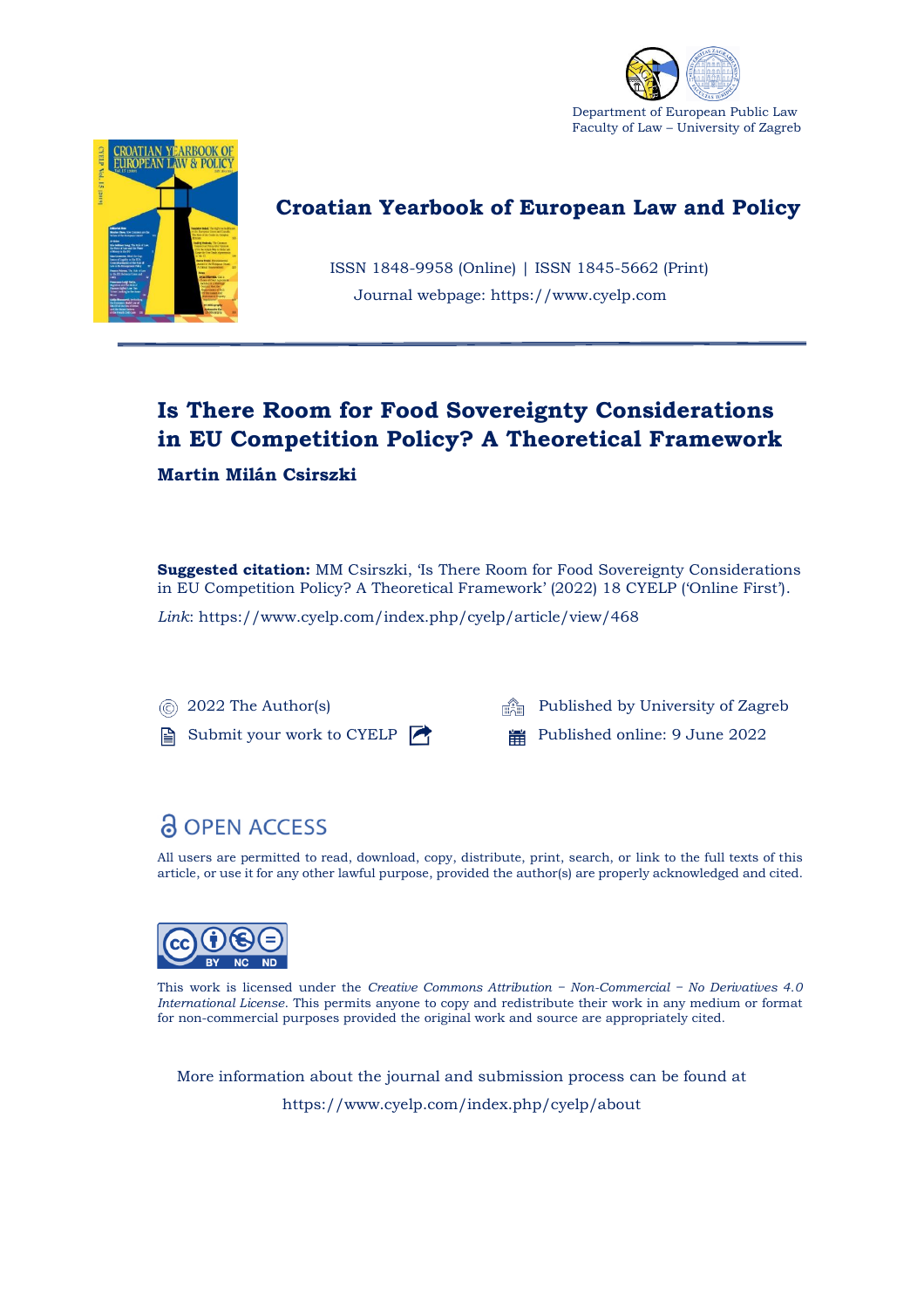### **IS THERE ROOM FOR FOOD SOVEREIGNTY CONSIDERATIONS IN EU COMPETITION POLICY? A THEORETICAL FRAMEWORK**

#### Martin Milán Csirszki*\**

*Abstract: So far, the notion of food sovereignty has not claimed a place at the table of competition law. Although competition law developments in the last four decades have promoted the exclusive dominance of efficiency considerations, the next few years may bring a turning point through the recognition that in the long term economic efficiency also requires social and environmental sustainability, especially in a sector like agriculture. Although family farming has always been dominant in Europe, recent trends of concentration and consolidation in the agricultural and food supply chain as well as globalisation itself have shaken European agricultural producers who face several competition-related problems. This article aims to shed light on whether the theoretical framework of EU competition law and policy are appropriate for the notion of food sovereignty to join the discourse. In order to do so, the article presents the main tenets of ordoliberalism, the prevailing school of thought in EU competition policy, in particular the findings of those ordoliberal scholars who deal with the issues of agriculture. Moreover, the article aims to theorise sovereignty in food sovereignty, in parallel with bringing it into line with ordoliberalism, in order to explore whether the concept of social market economy, one of the key concepts of ordoliberalism explicitly followed by the EU, and in particular ordoliberal competition policy to be realised within the framework of the social market economy, is suitable to take into account food sovereignty's core elements at least at a theoretical level. If it is, it may bring to the fore a viewpoint of EU competition policy which ensures appropriate protection for the agricultural sector to overcome the newly emerging anomalies faced by European agricultural producers as a consequence of globalising markets.*

*Keywords: food sovereignty, competition law, competition policy, ordoliberalism, agriculture, United States of America, European Union.*

<sup>\*</sup> PhD Candidate, Faculty of Law, University of Miskolc, martin.csirszki@uni-miskolc.hu, ORCID: 0000-0002-4339-7058. I am immensely grateful to the reviewers for their comments. I would also like to express my gratitude to the Bergen Center for Competition Law and Economics of the University of Bergen, in particular Ignacio Herrera Anchustegui, for letting me give a presentation in Bergen and for sharing insightful and fruitful remarks with me on the research underpinning this article.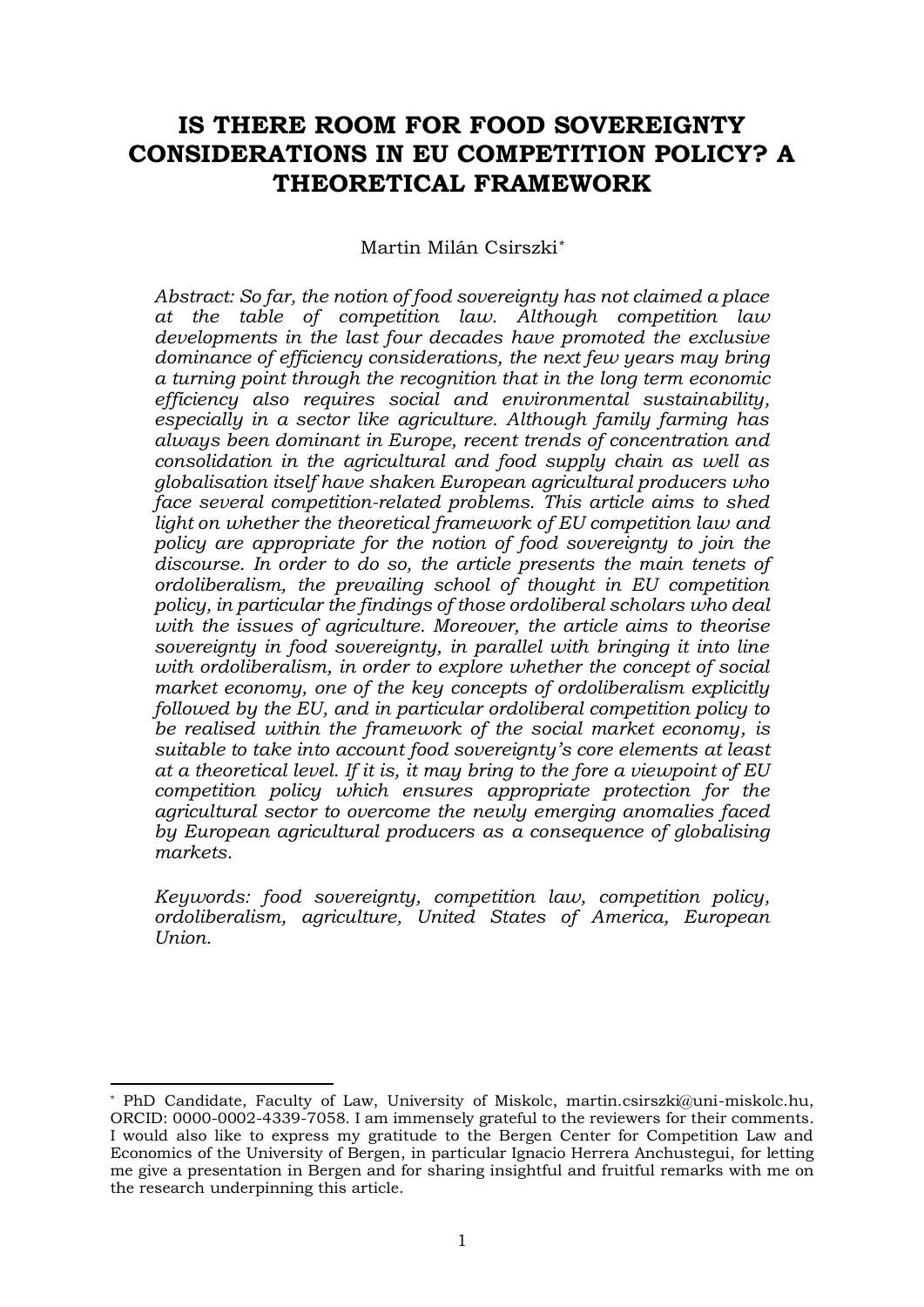#### **1 Introduction**

The article aims to place the notion of food sovereignty in the discourse of competition law and policy. In the literature, although the goals of competition law have been heavily debated in the last four decades, no scholarly works have dealt with these objectives from a sector-specific approach. This paper intends to fill this gap with regard to the agricultural and food supply chain, doing so through the prism of food sovereignty.

Though the conflicting paradigms of food security and food sovereignty mostly occur and are most delicate at the international level, in particular with regard to the issues of international trade in agri-food products, this does not mean that these notions cannot be interpreted within the framework of narrower territorial units. Since one of the strengths of food sovereignty lies in its multi-interpretability, $1$  I aim to conceptualise and theorise it in the discourse of EU competition law and policy.

The article proceeds in seven parts. First, it provides a brief introduction to the elements of food sovereignty which present insights into its perceptions of competition and competition law. Second, I sketch the objectives of competition law from a comparative perspective. On the one hand, I deal with that of the United States of America, given that the United States has always played a pioneering role in competition law (antitrust law), and, on the other hand, I map the competition law goals of the European Union. These sections are necessary for me to choose the competition law regime that can consider the competition-related elements of food sovereignty. The dominant approach in the US in the last four decades indicates that framing food sovereignty in the US antitrust law discourse is not too 'profitable' because of the system's single-factor viewpoint of economic efficiency. In contrast, the EU has a much broader standpoint when it comes to the goals of competition law which enables me to take into account important elements of the food sovereignty paradigm. Although I choose the EU competition law regime for further analysis, as a benchmark tool the US antitrust regime is also presented in some cases, in particular in Part 4. Third, I present the findings of two ordoliberal thinkers who have turned to the problems and questions of agriculture. They were chosen because ordoliberalism has had a significant impact on EU competition policy since the very beginnings of European integration after World War II. Fourth, I aim to theorise sovereignty in food sovereignty, because this allows me to bring it into line with ordoliberalism. *Prima facie*, although all of the above, and in particular the US standpoint towards antitrust, could result in the conclusion that the US has no special antitrust laws applying to the agricultural sector and the food supply chain, the reality is different. Therefore, fifth, I list briefly those competition-related laws of both the EU and the US which provide special sectoral treatment for agriculture and the food supply chain, thereby leaving room for a more humane and non-efficiency-based approach to competition law in these economic sectors. Sixth, I conclude.

<sup>1</sup> Maarten A Hajer, *The Politics of Environmental Discourse: Ecological Modernisation and the Policy Process* (OUP 1995).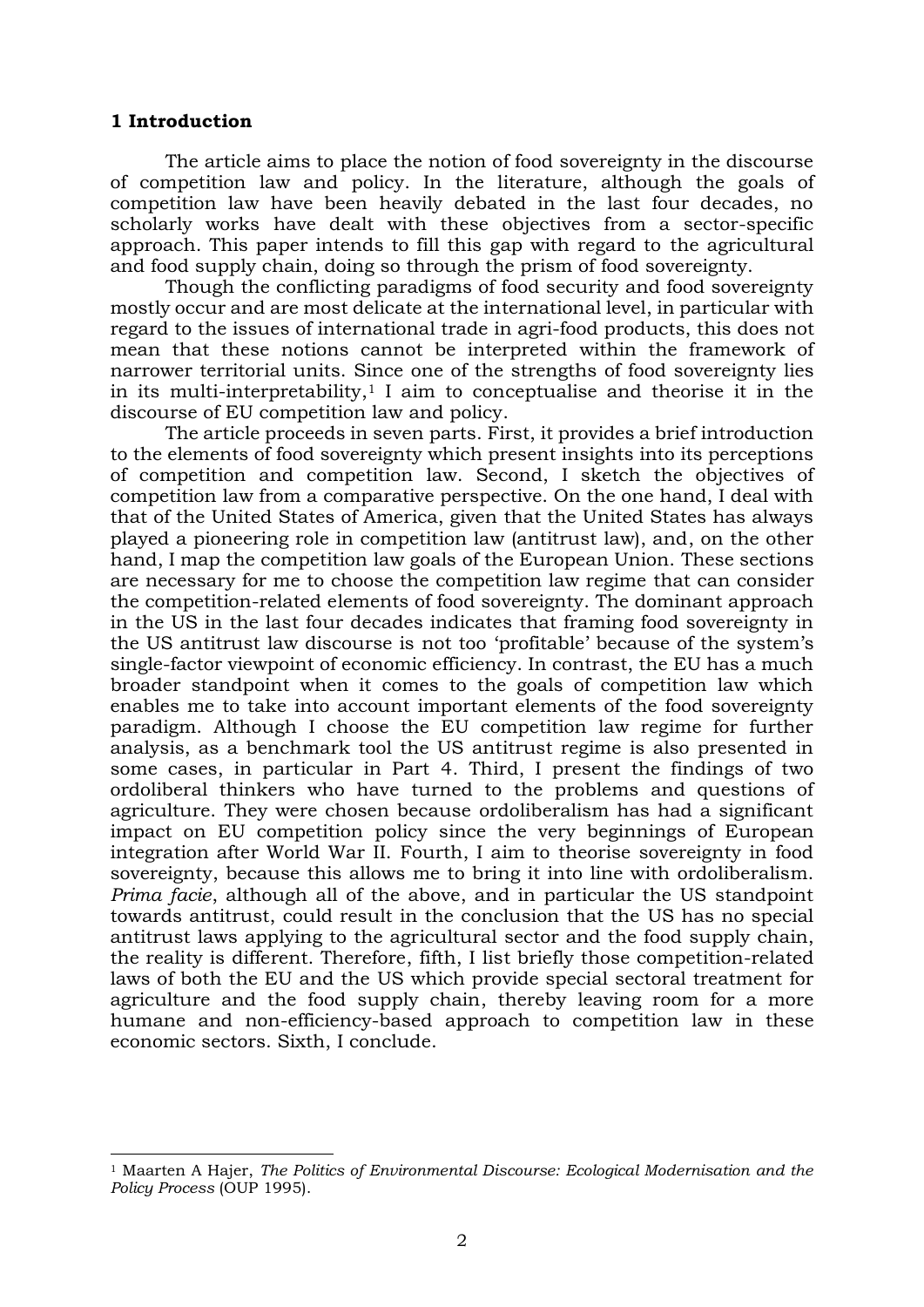#### **2 Food sovereignty and competition**

In this article, similarly to Schanbacher,<sup>2</sup> Martínez-Torres and Rosset,<sup>3</sup> McMichael<sup>4</sup> and Wills,<sup>5</sup> I perceive and construe the paradigms of food security and food sovereignty as a global conflict. In this part, I aim to explore those elements of food sovereignty which may provide us with starting points for the way competition is perceived within its framework. In some aspects, I use the paradigm of food security as a conflicting basis for comparison.

Important findings on food sovereignty's approach to competition and trade can be collected from the 2002 food sovereignty definition which declares that it does not negate trade but aims to promote trade policies and practices serving the rights of peoples to food, hand in hand with safe, healthy and ecologically sustainable production.<sup>6</sup> In the multi-level food supply chain, worrisome concerns not only arise from anti-competitive cartels, abuse of dominance and mergers, <sup>7</sup> but also from unfair trading practices against suppliers of agri-food products falling outside the scope of conventional competition law instruments. In many cases, the latter remain hidden from the eyes of competition authorities, on one hand because of the lack of normative and prohibitive regulation, and, on the other hand, if there is some kind of regulation, because of the fear factor which discourages suppliers from making a formal complaint against offenders out of fear of commercial retaliation. <sup>8</sup> Both these market behaviours which can be assessed with traditional competition law instruments and the unfair trading practices emerging in contractual relations are unacceptable if one uses the food sovereignty definition as a benchmark tool.

Although it was mentioned that the paradigm of food sovereignty has emerged most significantly at the international level and aims to formulate suggestions with regard to international trade in agricultural and food products, it is apparent from its self-determination that it argues against completely free markets lacking the guardian role of state regulation.<sup>9</sup> In general, it defines the state as the protector of farmers,<sup>10</sup> and this need for protection is also to be interpreted regarding the agricultural markets and the role farmers should play therein. It not only refers to international markets but also to regional and national ones. Food security advocates argue for the liberalisation of markets as the one and only means to achieve their objectives. However, at the international level the proponents of food sovereignty

<sup>2</sup> William Schanbacher, *The Politics of Food: The Global Conflict Between Food Security and Food Sovereignty* (Praeger Security International 2010).

<sup>&</sup>lt;sup>3</sup> María Elena Martínez-Torres and Peter Rosset, `Diálogo de saberes in La Vía Campesina: Food Sovereignty and Agroecology' (2014) 41 The Journal of Peasant Studies 979.

<sup>4</sup> Philip McMichael, 'Historicizing Food Sovereignty' (2014) 41 The Journal of Peasant Studies 933.

<sup>5</sup> Joe Wills, *Contesting World Order? Socioeconomic Rights and Global Justice Movements* (CUP 2017).

<sup>6</sup> Michael Windfuhr and Jennie Jonsén, *Food Sovereignty: Towards Democracy in Localized Food Systems* (ITDG Publishing 2005).

<sup>7</sup> Organisation for Economic Co-operation and Development, *Competition Issues in the Food Chain Industry* (OECD Publishing 2013).

<sup>8</sup> Till Göckler, *Angstfaktor und unlautere Handelspraktiken – Eine Untersuchung anlässlich des Grünbuchs der Europäischen Kommission über unlautere Handelspraktiken in der b2b-Lieferkette* (Mohr Siebeck 2017).

<sup>9</sup> Windfuhr and Jonsén (n 6).

<sup>10</sup> Alana Mann, *Global Activism in Food Politics: Power Shift* (Palgrave Macmillan 2014) 54.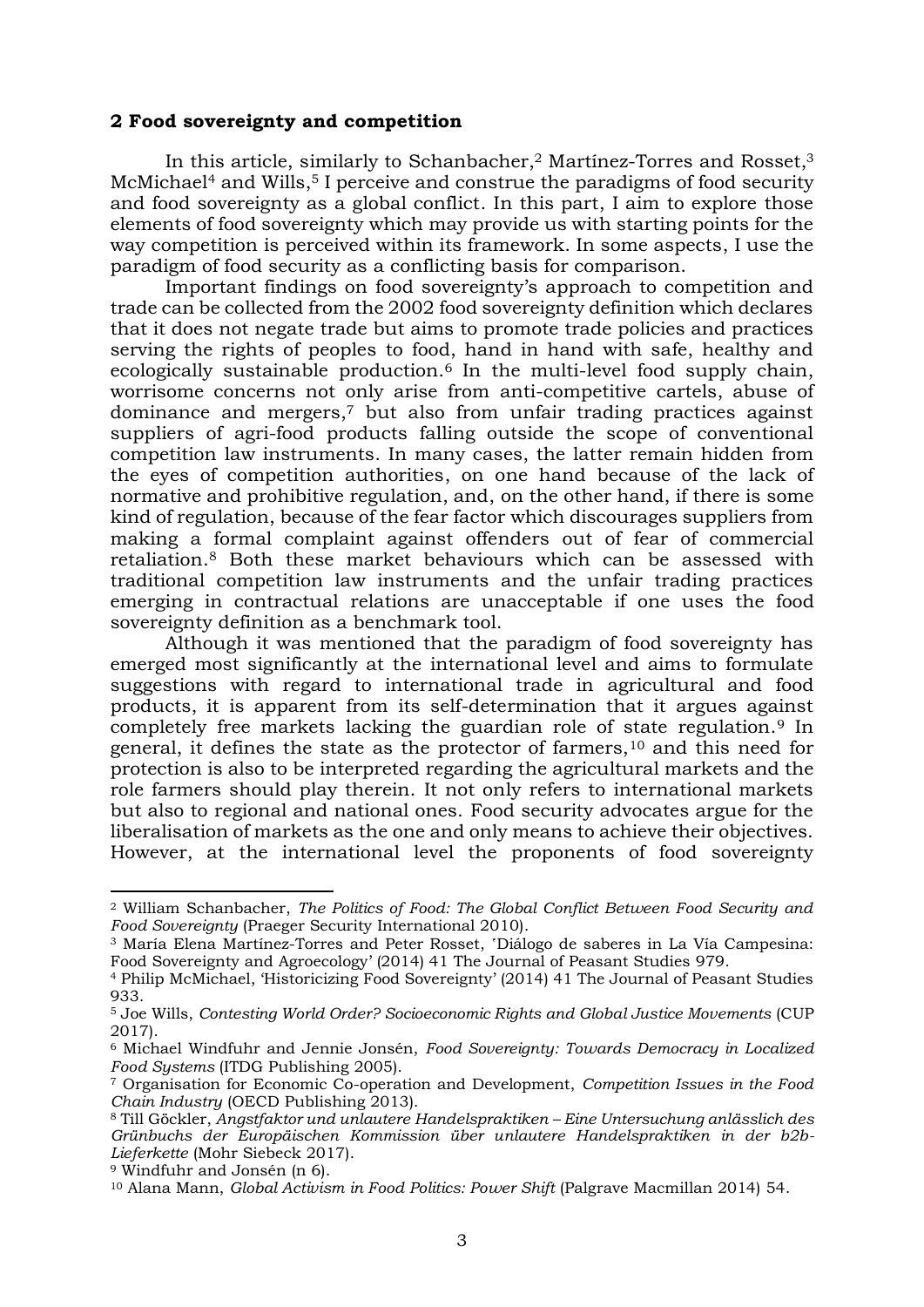represent the view that the World Trade Organization should get out of agriculture because free trade policies and their foundation in the form of neoclassical economics are not suitable to meet the needs of agriculture and the food sector.<sup>11</sup> Neoclassical economics is also the basis for those competition law regimes which consider the goal of economic efficiency as the exclusive aim of antitrust, as in the US in the last four decades with the dominance of the Chicago School. The core principle of neoclassical economics is to maximise allocative efficiency,<sup>12</sup> which – in antitrust terms – is understood as consumer welfare.<sup>13</sup> Consumer welfare is no other than the guiding principle of the Chicago School of antitrust dominating the US antitrust regime from the appearance of Robert Bork's *The Antitrust Paradox*. 14

Neoclassical economics and its political philosophy background in the form of neoliberalism are condemned by food sovereignty which cannot accept, and argues against, the trait of neoliberalism based on which separate economic, social and political spheres are evaluated according to a single economic logic.<sup>15</sup> With regard to competition law, this single-mindedness lies in the approach that considers consumer welfare as the one and only legitimate objective of competition law. From the perspective of food sovereignty, with regard to agricultural and food products, this can be best described as the commodification of food products. From a neoliberal and a food security standpoint, regarding the notions of competition and of food, the only considerations to be taken into account are economic ones, which are against the immanent features of food sovereignty. By challenging the dominance of agribusiness and the unjust trade system<sup>16</sup> and by not negating trade,<sup>17</sup> food sovereignty – on the contrary – puts significant emphasis on social considerations and aims to contribute to a humane market economy which intends to surpass the neoliberal market economy strictly operating with economic terms.

In summary, the paradigm of food sovereignty builds upon a mode of competition and a way of market functioning which require the guardian role of the state in the form of legal regulation aiming to protect the interests of agricultural producers and farmers as well as those of small and mediumsized enterprises. It craves extensive and strong competition law legislation and enforcement dominated not only by efficiency-based considerations but also non-efficiency-based ones.

<sup>11</sup> Peter M Rosset, *Food is Different: Why We Must Get the WTO Out of Agriculture* (Zed Books 2006).

<sup>&</sup>lt;sup>12</sup> Robert D Atkinson and David B Audretsch, 'Economic Doctrines and Approaches to Antitrust' (2011) Indiana University-Bloomington: School of Public & Environmental Affairs Research Paper Series No 2011-01-02, <https://papers.ssrn.com/sol3/papers.cfm?abstract\_id=1750259#> accessed 6 October 2021.

<sup>13</sup> Dina I Waked, 'Antitrust as Public Interest Law: Redistribution, Equity, and Social Justice' (2020) 65 The Antitrust Bulletin 87, 88.

<sup>14</sup> Robert Bork, *The Antitrust Paradox* (Free Press 1978).

<sup>15</sup> William Davies, *The Limits of Neoliberalism* (SAGE Publications 2014) 31–32.

<sup>16</sup> Mann (n 10).

<sup>17</sup> Windfuhr and Jonsén (n 6).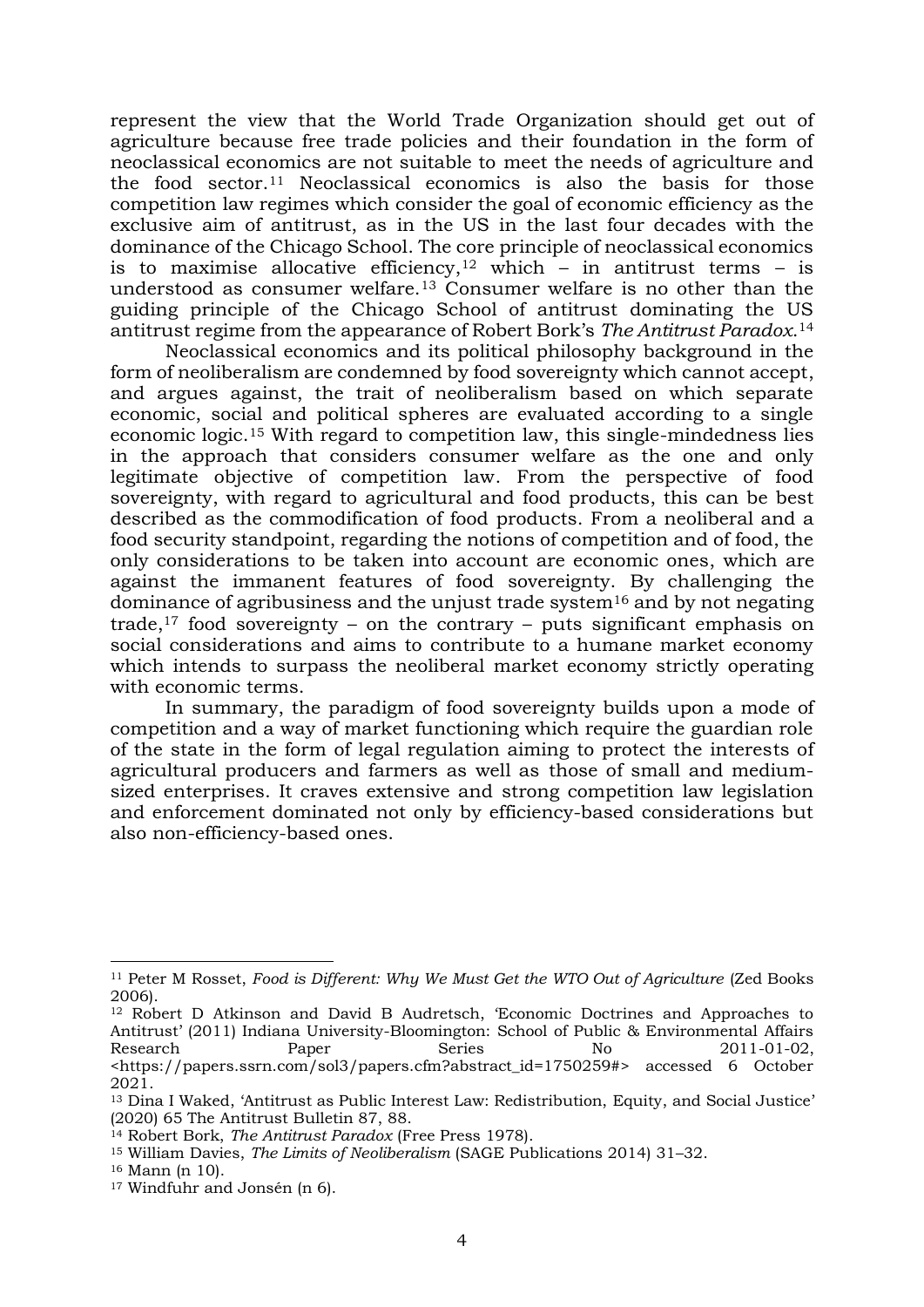#### **3 The objectives of competition law**

The reason for briefly reviewing the objectives of competition law is that they have a crucial impact on the application and interpretation of competition laws,<sup>18</sup> and thus are also of paramount importance when speaking of sectorspecific regulation. Debates on competition law/antitrust law goals are continuous, so much so that one must admit the arbitrary nature of the question of what competition law objectives should be. It would be more exact to pose the question as what we want from markets and antitrust, considering that the answer to the former question 'is typically given in terms of what the respondent – invariably an inside player who has already formed a normative view – believes the operational guiding principle should be'. <sup>19</sup> This means that most of the positions on the goals of competition law are prejudicial because they are preliminarily determined by the respective respondent's own perceptions of what we aim to strengthen with the help of functioning markets.

Although competition law objectives are rather dynamic and not static in nature,<sup>20</sup> in general and based on Akman's approach, two main groups of objectives can be identified: one group is connected to the notion of welfare, while the other to notions unrelated to efficiency.<sup>21</sup> While the former is dominated by economic considerations (in particular, by the considerations of welfare economics), the latter focuses also on considerations other than different types of welfare. For an even clearer clustering and simple terminology, one may group competition law objectives to efficiency-based and non-efficiency-based goals. However, non-efficiency-based goals do not necessarily mean that efficiency is not taken into account throughout the enforcement of competition laws. For example, the competition law goal of the protection of the competitive process or, in other words, the protection of competition as such does not imply that consumer welfare, understood as allocative efficiency,  $22$  is not and cannot be enhanced, given that '[p] rotecting the competitive process is economically efficient'. <sup>23</sup> Nonetheless, a complex assessment requires that not only the process but also the outcome be taken into account.<sup>24</sup>

In the last four decades, debates on the goals of competition law have taken a direction where voices echoing the triumph of enhancing efficiency prevail over fairness (and justice) concerns. Nowadays, however, it seems that we may be in an overlapping period. The now dominant efficiency-based approach is gradually ending, just as a new era is taking shape with more

<sup>18</sup> Deborah Healey, 'The Ambit of Competition Law: Comments on Its Goals' in Deborah Healey, Michael Jacobs and Rhonda L Smith (eds), *Research Handbook on Methods and Models of Competition Law* (Edward Elgar Publishing 2020) 12.

<sup>19</sup> Eleanor M Fox, 'Against Goals' (2013) 81 Fordham Law Review 2157, 2159.

<sup>20</sup> Roger Van den Bergh, 'The Goals of Competition Law' in Roger Van den Bergh, Peter Camesasca and Andrea Giannaccari (eds) *Comparative Competition Law and Economics*  (Edward Elgar Publishing 2017) 86, 88.

<sup>21</sup> Pinar Akman, *The Concept of Abuse in EU Competition Law: Law and Economic Approaches*  (Hart Publishing 2012) 25; see also the dichotomy of competition law goals: Martin Meier, 'Pleading for a "Multiple Goal Approach" in European Competition Law: Outline of a Conciliatory Path Between the "Freedom to Compete Approach" and the "More Economic Approach"' in Klaus Mathis and Avishalom Tor (eds), *New Developments in Competition Law and Economics* (Springer 2019) 51, 51–52.

<sup>22</sup> Waked (n 13).

<sup>23</sup> Ignacio Herrera Anchustegui, *Buyer Power in EU Competition Law* (Concurrences 2017) 89. <sup>24</sup> Akman (n 21) 47.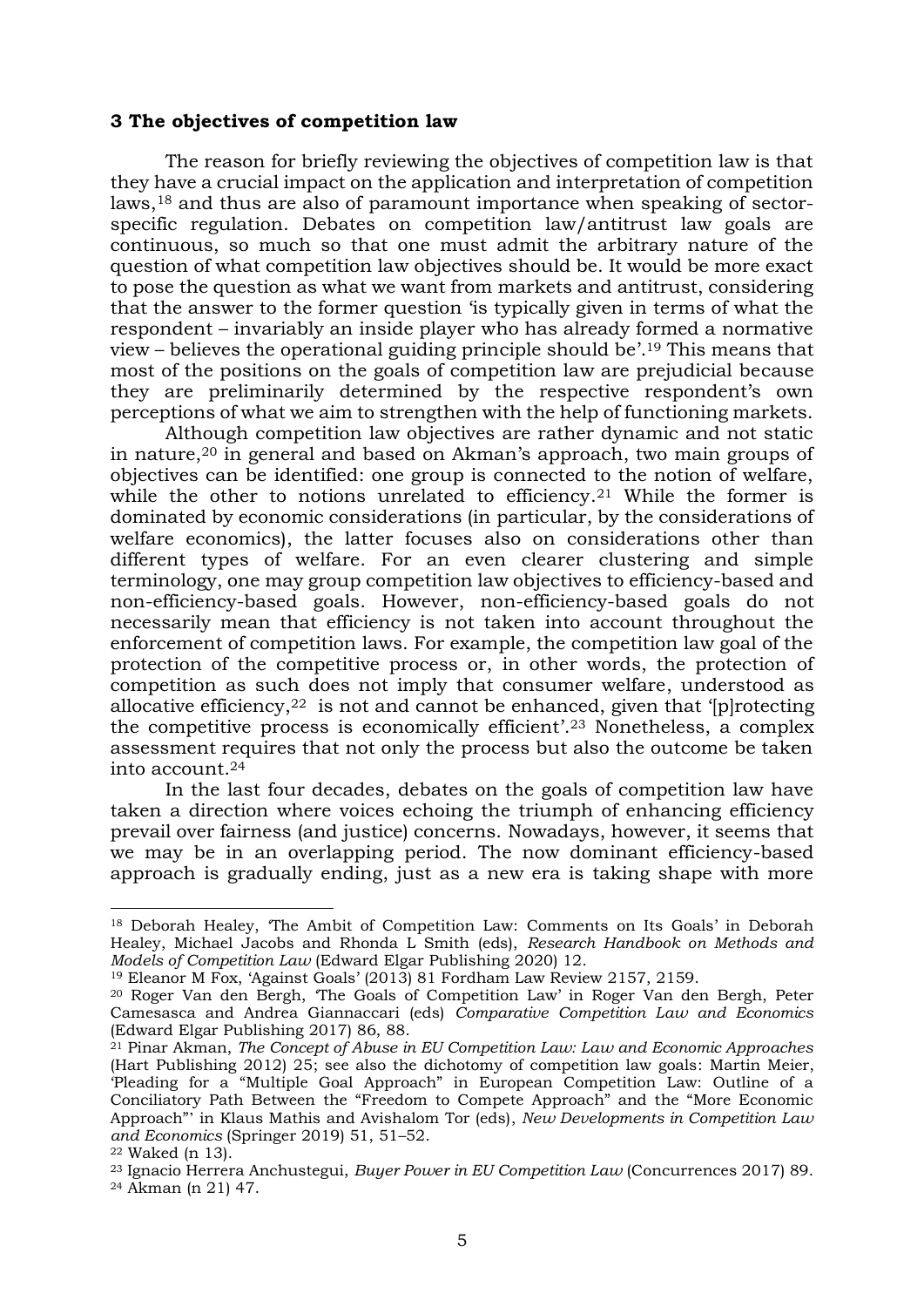emphasis on non-efficiency-based objectives.<sup>25</sup> The common question which – according to Nihoul – always arises as to the notion of efficiency is how to measure it: '[s]hould we aim at maximising consumer welfare? Producer welfare? Total welfare?<sup>'26</sup> The adoption of any of these economic welfare standards by enforcement authorities is of particular importance regarding the outcome of decisions.<sup>27</sup> Nevertheless, not all scholars share the view that these standards are of paramount relevance to enforcement. The picture is nuanced by, for example, Motta: 'consumer and total welfare standards would not often imply very different decisions by anti-trust agencies and courts'. 28

It is worth standing back here for a moment. Though scholars and practitioners speak of consumer or total welfare, and there is debate as to which should be applied in law enforcement, some confusion may emerge in terminological aspects. The so-called 'Chicago trap' refers to Bork's misleading terminology which used the expression 'consumer welfare' but by this the 'total welfare' standard was actually meant. <sup>29</sup> In this sense, one must mention that the Chicago School has propagated total welfare rather than consumer welfare, <sup>30</sup> but the idea remains in history as the antitrust consumer welfare paradigm. Subsequently, to avoid any misunderstanding, I will use the term 'consumer welfare (paradigm)' to refer to the inherent feature of the school of thought which supports pure efficiency-based competition law. For the arguments raised by this article, it is not really relevant whether we are talking about 'true' consumer welfare as used by  $Salop<sub>1</sub><sup>31</sup>$  or total welfare disguised as consumer welfare. What is pertinent is the limitation of any of these standards and objectives to efficiency-based considerations in competition law.

Since the 1978 publication of Bork's *The Antitrust Paradox*, consumer welfare in the US has become 'the only articulated goal of antitrust law' and 'the governing standard', <sup>32</sup> and later, commencing with the statements of the European Commission in the late 1990s and appearing in a legally binding form in the 2004 Merger Regulation,<sup>33</sup> it has strongly infiltrated discourse on the goals of EU competition law as the more economic approach to European competition law. Though the years have passed, the clear-cut breakthrough has fallen short of consumer welfare and the more economic approach expected in the aspect of legal certainty and clarity, and this has been voiced

<sup>25</sup> Barak Orbach, 'The Present New Antitrust Era' (2018) 60 William & Mary Law Review 1439. <sup>26</sup> Paul Nihoul, 'Choice vs Efficiency?' (2012) 3 Journal of European Competition Law & Practice 315.

<sup>27</sup> Pieter Kalbfleisch, 'Aiming for Alliance: Competition Law and Consumer Welfare' (2011) 2 Journal of European Competition Law & Practice 108. For more, see Louis Kaplow, 'On the Choice of Welfare Standards in Competition Law' in Daniel Zimmer (ed), *The Goals of Competition Law* (Edward Elgar Publishing 2012) 3.

<sup>28</sup> Massimo Motta, *Competition Policy: Theory and Practice* (CUP 2004) 19.

<sup>29</sup> KJ Cseres, *Competition Law and Consumer Protection* (Wolters Kluwer 2005) 331.

<sup>30</sup> Pinar Akman, '"Consumer" versus "Costumer": The Devil in the Detail' (2010) 37 Journal of Law and Society 322.

<sup>31</sup> Steven C Salop, 'Question: What Is the Real and Proper Antitrust Welfare Standard? Answer: The True Consumer Welfare Standard' (2010) 22 Loyola Consumer Law Review 336. <sup>32</sup> Barak Y Orbach, 'The Antitrust Consumer Welfare Paradox' (2010) 7 Journal of Competition Law & Economics 133.

<sup>33</sup> Christian Kirchner, 'Goals of Antitrust and Competition Law Revisited' in Dieter Schmidtchen, Max Albert and Stefan Voigt (eds), *The More Economic Approach to European Competition Law* (Mohr Siebeck 2007) 7.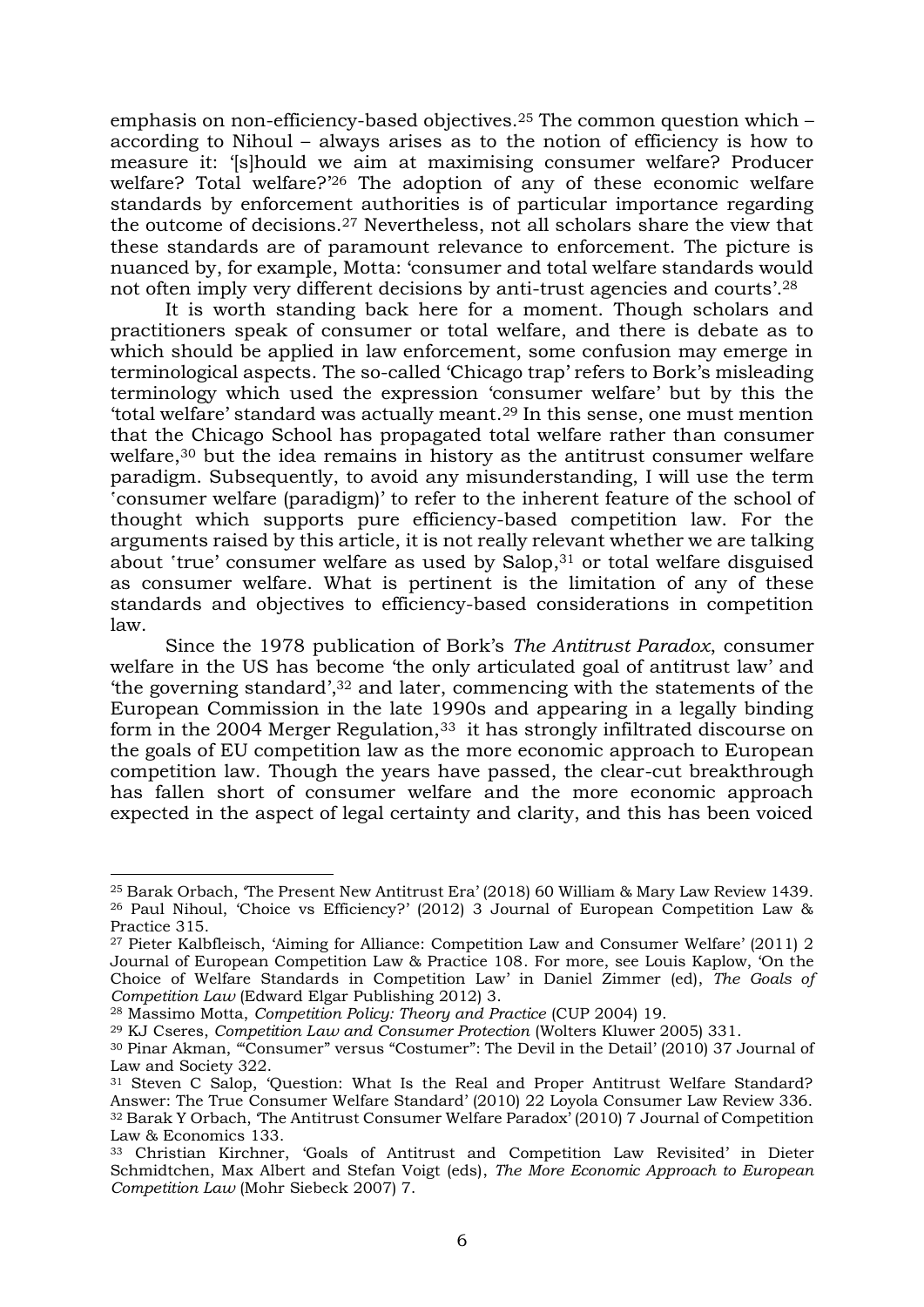in both Europe<sup>34</sup> and the US.<sup>35</sup> Recently, four decades after its introduction, critics of consumer welfare have become increasingly vocal, and in the words of Mark Glick, 'the winds of change are blowing', <sup>36</sup> meaning that 'the relative stability of the antitrust consensus has yielded to a sharp rupture'. <sup>37</sup> As Crane put it: '[i]n the last two years, the self-styled neo-Brandeis movement has emerged out of virtually nowhere to claim a position at the bargaining table over antitrust reform and the future of the antitrust enterprise'. <sup>38</sup> The premonition is best exemplified in the US by the appointment of Lina Khan as the chairperson of the Federal Trade Commission. Of course, the appearance of the Neo-Brandeisians – the emerging school of thought which intensively criticises the consumer welfare paradigm – has not been without reaction, and these new 'hipster antitrust' proponents are criticised because of their provocative proposals for changes to the antitrust regime directed by the sole objective of consumer welfare, arguing that the proposals lack little to no empirical evidence.<sup>39</sup> At the same time, neither have consumer welfare advocates escaped strong criticism. Some have even called competition law based on consumer welfare profound nonsense by arguing that it is built upon 'false history, false concepts and false economics'. 40

Although the more economic approach has infiltrated EU competition law, the dominant school of thought, the ordoliberal competition policy still prevails in the European Union, as the comprehensive empirical research of Stylianou and Iacovides clearly indicates the polythematic nature of EU competition law. <sup>41</sup> One of the main concepts of ordoliberalism, the model of social market economy, has even found its place in the text of Article 3 of the Treaty on European Union. Though the literature is not consistent on this issue, according to Behrens, the ordoliberal approach had a dominant influence on the drafting of the European notion of the abuse of dominance. 42 Anchustegui even finds generally that ordoliberalism has shaped and continues to influence EU competition policy.<sup>43</sup> Nedergaard also posits that the greatest correspondence among EU policies and the ordoliberal school of

<sup>34</sup> Victoria Daskalova, 'Consumer Welfare in EU Competition Law: What Is It (Not) About?' (2015) 11 The Competition Law Review 131.

<sup>&</sup>lt;sup>35</sup> See, for example, Orbach (n 32).

<sup>36</sup> Mark Glick, 'American Gothic: How Chicago Economics Distorts "Consumer Welfare" in Antitrust' <https://papers.ssrn.com/sol3/papers.cfm?abstract\_id=3423081> accessed 16 August 2021.

<sup>&</sup>lt;sup>37</sup> Lina Khan, 'The End of Antitrust History Revisited' (2020) 133 Harvard Law Review 1655.

<sup>38</sup> Daniel A Crane, 'How Much Brandeis Do the Neo-Brandeisians Want?' (2019) 64 The Antitrust Bulletin 531.

<sup>39</sup> Joshua D Wright and others, 'Requiem for a Paradox: The Dubious Rise and Inevitable Fall of Hipster Antitrust' (2019) 51 Arizona State Law Journal 293; Christopher S Yoo, 'Hipster Antitrust: New Bottles, Same Old W(h)ine?' (2018) Faculty Scholarship at Penn Law <https://scholarship.law.upenn.edu/faculty\_scholarship/2168/> accessed 16 August 2021. <sup>40</sup> Sandeep Vaheesan, 'The Profound Nonsense of Consumer Welfare Antitrust' (2019) 64 The Antitrust Bulletin 479.

<sup>41</sup> Konstantinos Stylianou and Marios C Iacovides, 'The Goals of EU Competition Law: A Comprehensive Empirical Investigation' (2019) <https://ssrn.com/abstract=3735795> accessed 23 December 2021.

<sup>&</sup>lt;sup>42</sup> Peter Behrens, 'The Ordoliberal Concept of "Abuse" of a Dominant Position and Its Impact on Article 102 TFEU' (2015)

<sup>&</sup>lt;https://papers.ssrn.com/sol3/papers.cfm?abstract\_id=2658045> accessed 23 July 2021. <sup>43</sup> Ignacio Herrera Anchustegui, 'Competition Law through an Ordoliberal Lens' (2015) 2 Oslo Law Review 139.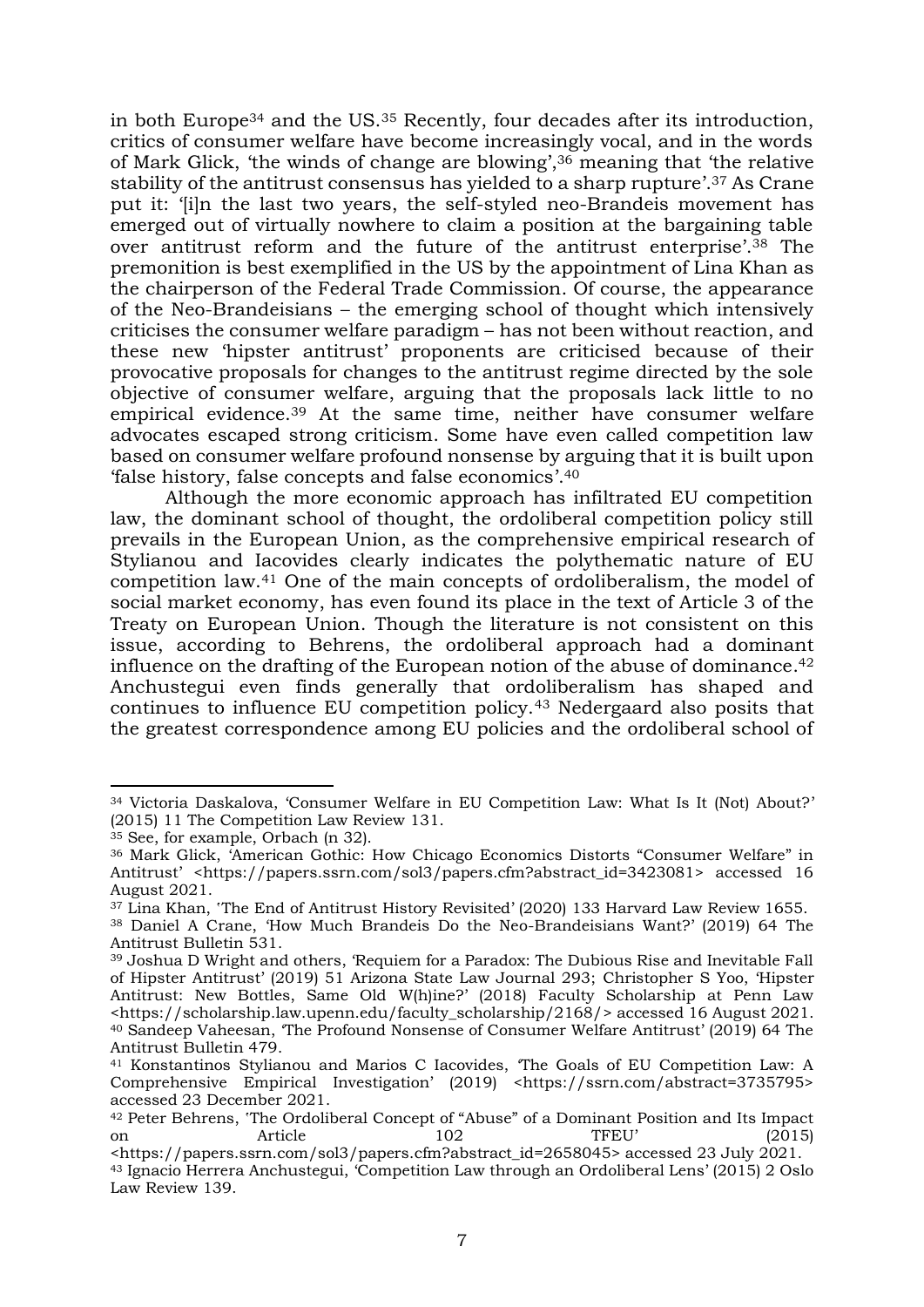thought can be found between the competition policy of the EU and ordoliberalism.<sup>44</sup>

A recent empirical study has found that EU competition law follows a multitude of goals and all seven objectives examined have existed from the 1960s until now. The authors call it a risky but not unsubstantiated finding that the competition law goals connected to the ordoliberal school of thought are continuously present; they also conclude that the protection of competition as such, that is, the protection of the competitive process, takes precedence over outcome considerations. <sup>45</sup> The most emphasised ordoliberal competition law goals are the protection of individual economic freedom and of the competitive process<sup>46</sup> which – as a consequence of the above – play a crucial role in EU competition law.

As a significant difference one can mention that the single-factor economic efficiency approach towards competition law in the form of formulating consumer welfare as the exclusive goal takes into account only short-term results resulting in consumer surplus which, simply put, means lower prices to consumers. At the same time, constructing a competition law regime with a broader variety of goals, such as the ordoliberal notions of the protection of the competitive process and of individual economic freedom, goes hand in hand with a more far-reaching standpoint which also respects middle and long-term results. The dominant US antitrust approach over the past forty years belongs to the former, while the EU's broader, multi-purpose approach belongs to the latter, at least at a theoretical level. This is why I aim to conceptualise and theorise food sovereignty within the EU competition law discourse. This choice is in line with Patel's not too favourable finding that the European Union 'is not a place characterised by food sovereignty', although it is still better off than the US despite the heavy criticism of food sovereignty advocates raining down on the Common Agricultural Policy. Patel finds this because the EU provides 'better prospects for small-scale farmers' than the US.<sup>47</sup> It is also true for the interface between food sovereignty and competition law.

#### **4 Ordoliberalism and agriculture**

Although it is a common mistake to consider that ordoliberalism is strictly associated with the first generation of ordoliberal thinkers who are from the Freiburg School,<sup>48</sup> it may nevertheless be an appropriate starting point when one aims to analyse an issue from an ordoliberal viewpoint. Obviously, ordoliberalism is constantly changing and evolving, that is, one cannot ignore looking at it using a dynamic approach, but core concepts represented by first-generation ordoliberals are useful benchmark tools. The mainstream and most famous ordoliberal thinkers did not pay particular attention to agricultural issues, but there was one economist whose writings

<sup>44</sup> Peter Nedergaard, 'The Ordoliberalisation of the European Union?' (2019) 42 Journal of European Integration 213.

<sup>45</sup> Konstantinos Stylianou and Marios C Iacovides, 'The Goals of EU Competition Law: A Comprehensive Empirical Investigation' (2019) <https://ssrn.com/abstract=3735795> accessed 23 December 2021.

<sup>46</sup> Anchustegui (n 43).

<sup>47</sup> Raj Patel, 'What Does Food Sovereignty Look Like?' (2009) 36 The Journal of Peasant Studies 663.

<sup>48</sup> Behrens (n 42).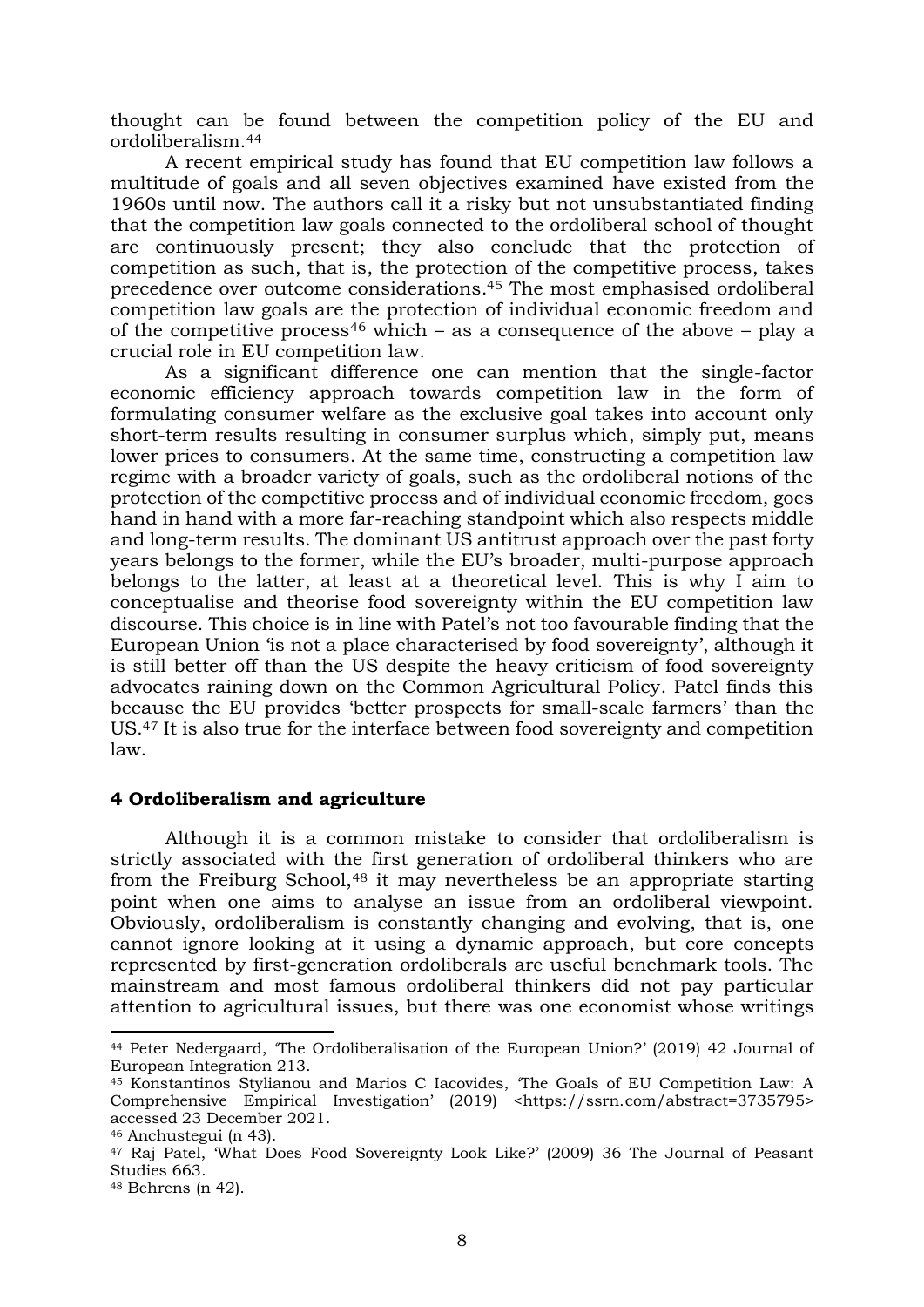include far-sighted considerations for agriculture. This is Wilhelm Röpke who was called 'something of an agrarian' by Milton Friedman.<sup>49</sup> Röpke was not only an economist but also a prominent philosophical thinker who wanted to adopt a systemic approach. I do not claim that the thoughts of Röpke on agriculture can be wholly equated with those of mainstream ordoliberals or, in general, with the basic and insurmountable findings and assumptions of ordoliberalism, but these may be considered when trying to provide an image of such a peripheral issue as agriculture from an ordoliberal standpoint.

Wilhelm Röpke, in his book *International Economic Disintegration*, acknowledges the special features of agriculture. The 'singular character' of agriculture comes from its strong interrelations with nature. The processes of agricultural production are embedded in a system where natural factors are decisive. Röpke lists several distinctive characteristics of agriculture which contribute to its peculiar nature in contrast with industrial production. He emphasises and lists why agriculture is a special sector of economic life:

the limits set to mechanization, division of labour and use of machinery; the constant need of soil preservation by a complex combination of measures; the everpresent tendency toward diminishing returns; the irregularity and precariousness of its output; the unchangeable rhythm of seasonal or longer production periods; the difficulties of storage; the usefulness of combining different lines of agricultural production horizontally or vertically; and the tendency toward a lower optimum size of the unit of production than exists generally in industry.<sup>50</sup>

Besides Wilhelm Röpke, one can also mention an internationally less known ordoliberal thinker who is quite a polymath: Constantin von Dietze. He was an agronomist, lawyer, economist, and theologian, and thus he represented a rich and holistic viewpoint. The translated title of one of his most relevant works is Agriculture and Competition Order.<sup>51</sup>

After presenting the differences between agriculture and industry, von Dietze submits that farmers are also overwhelmingly driven by profit maximisation. <sup>52</sup> Nevertheless, antedating the EU's approach which provides exemption from the general cartel prohibition for the agricultural sector and harmonising his thoughts with those of Röpke, he finds with regard to horizontal agreements that the completeness of the competition cannot be ruled out even by agreements between dozens or hundreds of agricultural suppliers because of the great number of competing farmers. He also considers the entire agricultural sector as a prime example of the realisation of the conditions of complete competition.<sup>53</sup> In von Dietze's opinion, and I must add that these are timeless anomalies related to agricultural production and that is why I mention them, after the prosperous decades from the 1820s to

<sup>49</sup> Amity Shlaes, 'The Foreigners Buchanan Calls His Own' *Wall Street Journal* (New York, 29 February 1996) cited by Samuel Gregg, *Wilhelm Röpke's Political Economy* (Edward Elgar 2010) 2.

<sup>50</sup> Wilhelm Röpke, *International Economic Disintegration* (William Hodge and Company 1942) 111–112.

<sup>51</sup> Constantin von Dietze, 'Landwirtschaft und Wettbewerbsordnung' (1942) 66 Schmollers Jahrbuch 129.

<sup>52</sup> ibid 132.

<sup>53</sup> ibid 133.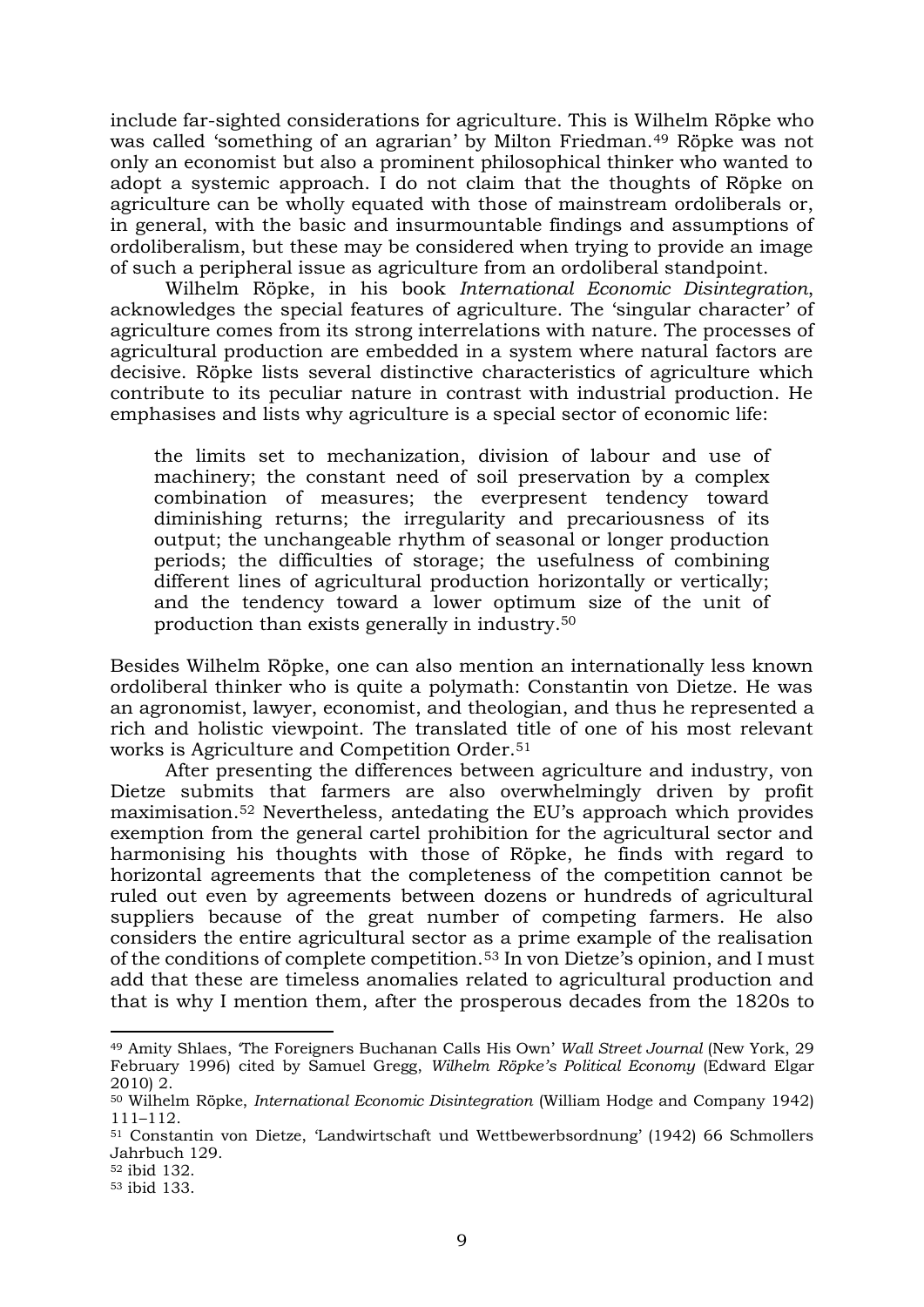the 1870s, several problems arose which carried negative effects on the agricultural sector: the rural exodus causing fewer and fewer agricultural workers, urbanisation, price fluctuations, as well as monopolisation. The agricultural sector felt that the monopolisation that was taking place in other sectors of the economy through powerful mergers was disadvantageous for its profession, which remained in complete competition. Thus, towards the end of the 19th century, plans were made and efforts exerted almost all over the world to oppose the traders or industrial monopolies with equally strong associations, ie to monopolise the supply of important agricultural products as well.<sup>54</sup> What von Dietze established 80 years ago is still true today: market actors downstream in the supply chain, such as market operators of the processing industry and the retail chains, have a negative impact on the pricing of raw materials to the disadvantage of primary agricultural producers. Or, conversely, suppliers of agricultural products face serious challenges because of the significant imbalances in bargaining power, and, as a result, unfair trading practices against them are a common occurrence. <sup>55</sup> Von Dietze saw the future of family farming (and, in general, that of agriculture), as well as the preservation of its rural character, in adopting an economic policy according to the constituting and regulating principles of the ordoliberal notion of competitive order (*Wettbewerbsordnung*). <sup>56</sup> For my analysis, the most important of the constituting principles is freedom of contract which, nevertheless, can be limited for the sake of well-functioning competition; besides, with regard to the regulating principles, I must emphasise the containment of market power.<sup>57</sup> The principle of freedom of contract is of high relevance when speaking of unfair trading practices in the agricultural and food supply chain, while the containment of market power is relevant because, in most cases, a certain degree of (relative or absolute) market power is necessary to perform unfair trading practices against suppliers. At least a certain degree of relative market power is needed to conduct unfair trading practice, which – from the supplier's (the abused party's) perspective – in many cases results in the restriction of the principle of freedom of contract, more exactly in the restriction of the freedom to determine the content of the contract. That is, the respective supplier has no choice in determining the terms of the contract, of which he is one of the contracting parties. This comes from the fact that the buyer has relative market power vis-à-vis, and is in a superior bargaining position over, its supplier. This means that the realisation of a competitive order goes not only against the monopolistic and oligopolistic trends taking place downstream in the food supply chain at the level of processing and retailing but also stands up for freedom of contract which should not be used in the competitive order to create dependencies between market players because these dependencies may result in unfair trading practices against agricultural producers.

<sup>56</sup> von Dietze (n 51) 147.

<sup>54</sup> ibid 140.

<sup>55</sup> Directive (EU) 2019/633 of the European Parliament and of the Council of 17 April 2019 on unfair trading practices in business-to-business relationships in the agricultural and food supply chain [2019] OJ L111/59, Recital (1).

<sup>57</sup> Christian Ahlborn and Carsten Grave, 'Walter Eucken and Ordoliberalism: An Introduction from a Consumer Welfare Perspective' (2006) 2 Competition Policy International 197, 203.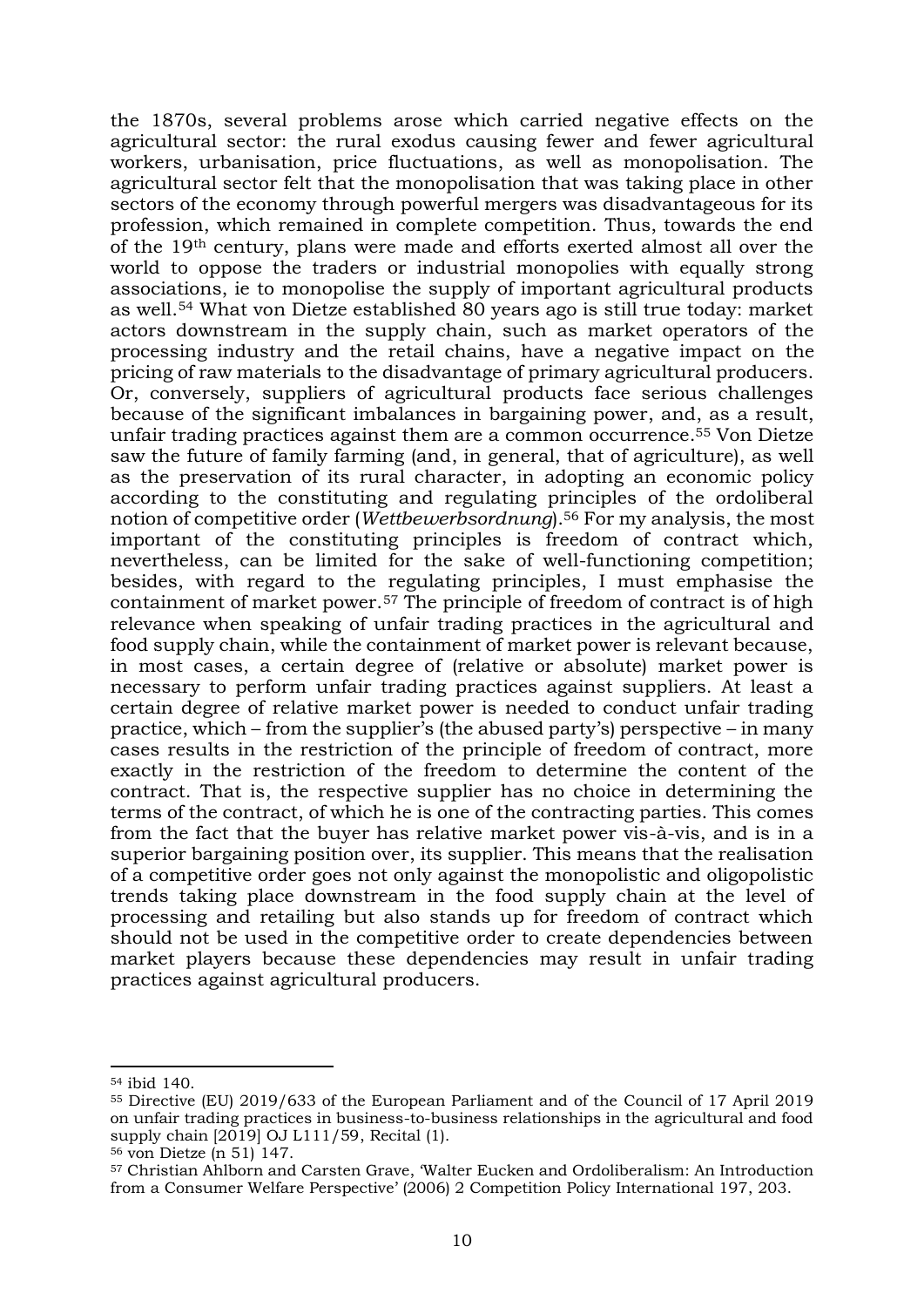#### **5 Conceptualising food sovereignty with ordoliberalism in the EU**

This part of the paper aims to provide a possible interpretation of 'sovereignty' in 'food sovereignty'. While doing so, in parallel I bring to the fore the tenets of ordoliberalism and ordoliberal competition policy which may serve as potential interfaces between them and food sovereignty.

One of the main goals of ordoliberalism, ie ensuring autonomy for citizens against private and public monopoly powers through a constitutional economic framework, can be raised to the level of collective autonomy within the framework of the agriculture and food supply chain if one accepts Raf Geenens' interpretation of sovereignty. He uses the term 'sovereignty' as 'the name for the perspective a community adopts when it sees itself as collectively autonomous'. <sup>58</sup> Within the domain of the agriculture and food supply chain, food sovereignty can be perceived as the perspective of a collectively autonomous community making a stand for defining their agricultural and food policy. To mention one example, most agricultural producers share the vision that trade in agri-food products and the food chain in general should be fairer, more balanced and transparent. This demand is one of the most emphasised and important topics in agricultural policy-making processes. Agricultural producers appear as collectively autonomous in fighting for their common goal: by making a stand for certain demands, they aim to define their own agricultural and food policy. 59

With this conceptualisation, one has to give up neither the ordoliberal approach of competition, ie the claim for setting up the rules of the game through state regulation, nor the concept of food sovereignty. Furthermore, one can seize food sovereignty as a kind of collective autonomy which can be traced back to the notion of individual autonomy as a value to be protected by ordoliberalism. If one accepts the ordoliberal viewpoint and thus the necessity of regulating competition through general rules, and if one also accepts Röpke's ordoliberal thoughts on agriculture which hold that 'in this sector […] a particularly high degree of far-sighted, protective, directive, regulating and balancing intervention is not only defensible, but even mandatory', <sup>60</sup> the concept of food sovereignty can be easily reconciled with the ordoliberal approach protecting individual autonomy against public and private constraints of competition. It is one step from the individual to the collective level, from the individual autonomy protected by ordoliberalism to the concept of food sovereignty perceived as a collective autonomy of a community with the emphasised aim of challenging the restrictions of competition exercised by agribusiness, ie giant food enterprises, be it a processor, wholesaler, or retail chain.

Raf Geenens pronouncedly builds his theory of sovereignty as autonomy upon the works of Jürgen Habermas. He emphasises that Habermas provides 'the most elaborate account of sovereignty as autonomy'. <sup>61</sup> If one scrutinises the works of Habermas, one may find a thought that can be drawn as an exact parallel to the viewpoint of ordoliberalism. In one of his books, he says that 'basic rights must now do more than just protect private citizens from

<sup>58</sup> Raf Geenens, 'Sovereignty as Autonomy' (2017) 36 Law and Philosophy 495.

 $59$  See, for example, the agricultural lobby groups in the EU <https://copacogeca.eu/food\_chain#b435> accessed 1 April 2022.

<sup>60</sup> Wilhelm Röpke, *The Social Crisis of Our Time* (University of Chicago Press 1950) 205.

<sup>61</sup> Geenens (n 58) 524.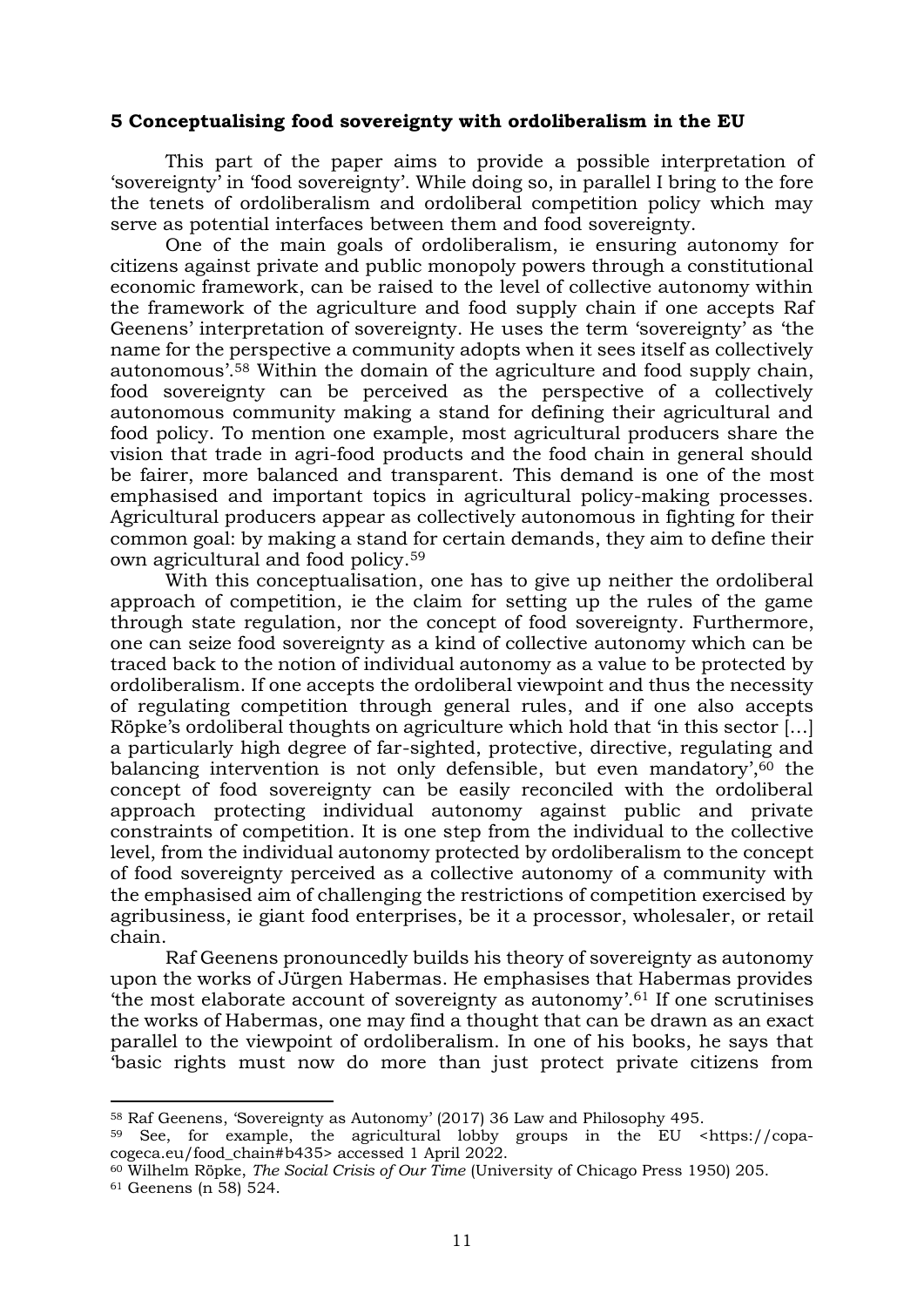encroachment by the state apparatus, [p]rivate autonomy is endangered today at least as much by positions of economic and social power'. <sup>62</sup> Ordoliberalism has the same approach: it cannot imagine a mode of economy other than the market economy but wants to set up the rules of the game within the framework of which market actors will perform their economic activities. It is coherent with the view of Habermas: 'it has become impossible to break out of the universe of capitalism; the only remaining option is to civilise and tame the capitalist dynamic from within'. <sup>63</sup> The instrument for civilising and taming the capitalist dynamic is none other than creating competition rules within an economic constitutional framework which highlights economic liberties and individual autonomy. Ironically, the aim of competition law is to save capitalism from itself.<sup>64</sup>

Although it seems paradoxical to support individual autonomy and collective autonomy at the same time, these two types of autonomy are understood as categories in two different spheres. Individual autonomy (individual economic freedom) as protected by ordoliberalism refers to the capacity to live one's life according to reasons and motives that are taken as one's own and not according to manipulative and/or distorting external forces, that is to say, it refers to being economically independent. In its ordoliberal sense, it is economic capacity and one of the most important principles of the economic constitutional framework. At the same time, food sovereignty perceived as a type of collective autonomy is a political term. <sup>65</sup> Individuals can have individual autonomy, that is, they can be independent from an economic point of view, but when stepping up to the political arena, these individuals can determine themselves as collectively autonomous who all fight for their individual autonomy and for remaining independent. They become collectively autonomous through trying to achieve the same goal: maintaining their independence in and by determining their own agricultural and food policy. These notions, thus, have the same legal implications and can be connected to each other with a mutual legal objective: protecting agricultural producers, farmers, small and medium-scale enterprises by creating effective competition and trade law rules and enforcing them in the same manner.

Ordoliberalism and food sovereignty have another common feature: they both intend to re-introduce and re-emphasise social issues in pursuance of their goals. In general, ordoliberalism aims to combine economic efficiency with a just and stable social order.<sup>66</sup> The fact that ordoliberalism is also known as German neoliberalism should not mislead anyone:<sup>67</sup> '[a]s a matter of legal

<sup>62</sup> Jürgen Habermas, *Between Facts and Norms: Contributions to a Discourse Theory of Law and Democracy* (MIT Press 1996) 263.

<sup>63</sup> Jürgen Habermas, *The Crisis of the European Union: A Response* (Polity Press 2012) 106.

 $64$  Richard Whish, 'Do Competition Lawyers Harm Welfare?' (Concurrentialiste – Journal of Antitrust Law, 11 May 2020) <https://leconcurrentialiste.com/richard-whish-welfare/> accessed 23 December 2021.

<sup>65</sup> Windfuhr and Jonsén (n 6).

<sup>66</sup> Brigitte Young, 'Ordoliberalism as an 'Irritating German Idea' in Thorsten Beck and Hans-Helmut Kotz (eds), *Ordoliberalism: A German Oddity?* (CEPR Press 2017) 31, 35.

 $67$  The reason behind this is that ordoliberalism and neoliberalism 'happened to be very much on the same page with regard to the exact matters that now set them apart from each other – after all, both are widely and correctly considered to be subcurrents or variations of the same neoliberal tradition'. See Thomas Biebricher, 'Freiburg and Chicago: How the Two Worlds of Neoliberalism Drifted Apart Over Market Power and Monopolies' (2021) ProMarket <https://promarket.org/2021/06/27/freiburg-and-chicago-how-the-two-worlds-of-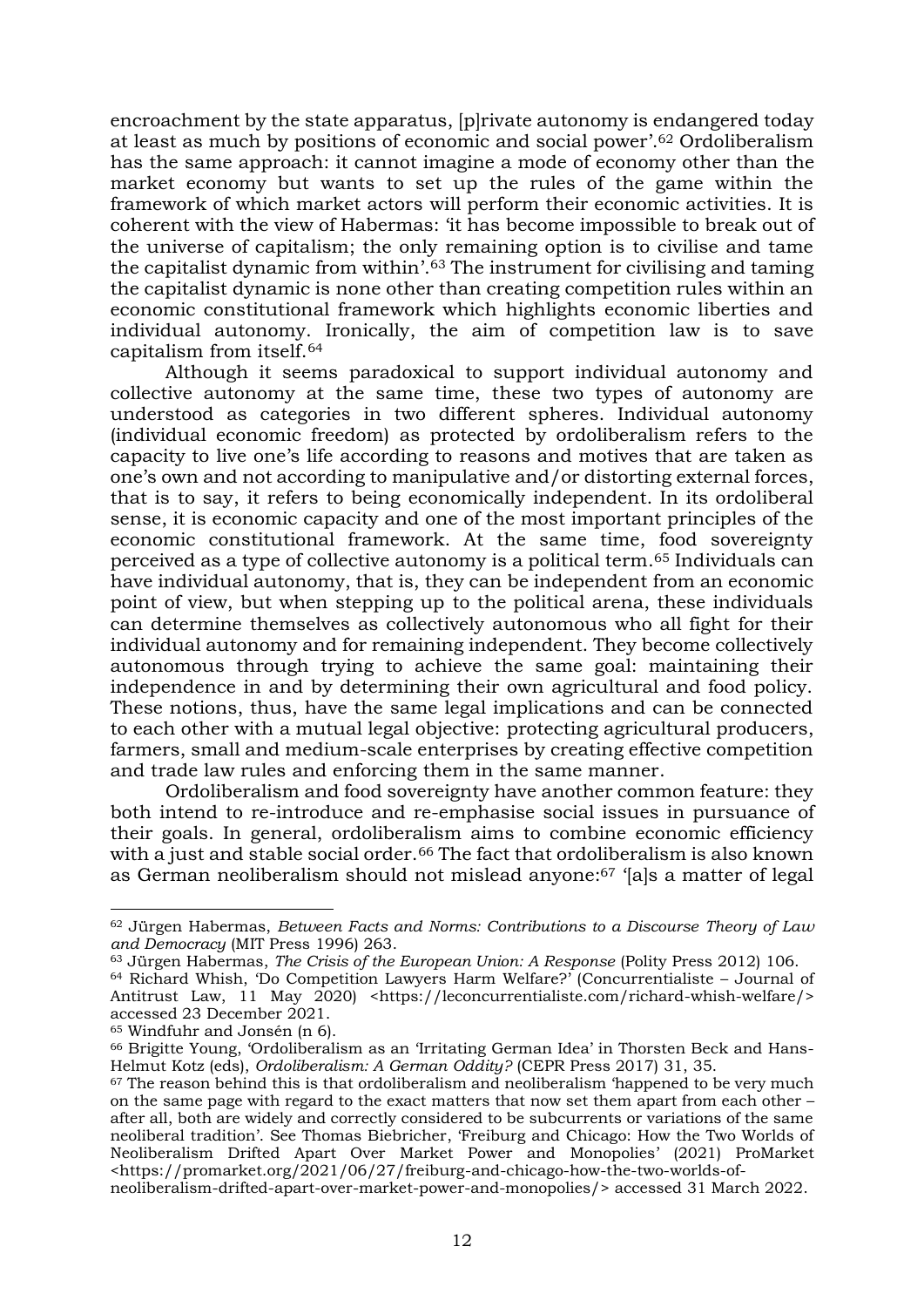and political form, ordoliberalism and neoliberalism are often in tension with each other, as ordoliberalism's rule-based commitments come up against neoliberal discretionary politics'. feature that distinguishes ordoliberalism from neoliberalism is that the latter views the world as a market and tries to govern it as if it were a market, and it refuses the separation of economic, social and political spheres, 'evaluating all three according to a single economic logic'. <sup>69</sup> In contrast, even the name of one of the most significant notions of ordoliberalism carries its socially focused nature: social market economy.<sup>70</sup> The concept of social market economy brought to the fore by Müller-Armack has at least three core concepts: (a) the preservation of the market economy as a dynamic order; (b) social equilibrium, which is subject to the observance of the first sentence; and (c) securing stability and growth through monetary and competition policy.<sup>71</sup> The social market economy is a normative system based on values such as dignity, well-being, selfdetermination, encouragement, freedom and responsibility of all individuals; it is fully committed to a humane society in which 'economic growth and social sustainability are compatible notions'.<sup>72</sup>

Contrary to ordoliberalism, neoliberalism lacks the desire to achieve social equilibrium and takes into account no concerns other than economic ones. This is the ground for us to be able to reconcile food sovereignty with ordoliberalism. At the same time, this is the reason which establishes the impossibility for neoliberalism to be in line with food sovereignty. In all its aspects, food sovereignty – as it has emerged as a social movement – pursues the aim of having social considerations taken into account during policymaking processes. The trait of ordoliberalism that it does not just consider economic efficiency as the exclusive objective of competition law means that other (non-economic) considerations may be taken into account when adopting and enforcing competition laws in a broad sense. Therefore, in an ordoliberal concept of competition law, which – as mentioned – does not limit itself to achieving one and only one objective, ie consumer welfare through economic efficiency, non-economic aspects may also appear when deciding whether or not a conduct is harmful to competition. This means that food sovereignty with its social aims is not contrary to ordoliberalism. As the definition provides, food sovereignty does not negate trade but aims to create trade practices which are able to break the dominance of agribusiness. Doing so is motivated by social considerations which also appear in the ordoliberal line of thinking. The ordoliberal approach of adopting the rules of the game through legislation which direct the behaviour of market participants is in accordance with food sovereignty, since the latter also wants a level playing

<sup>68</sup> Michael A Wilkinson, 'Authoritarian Liberalism in Europe: A Common Critique of Neoliberalism and Ordoliberalism' (2019) 45 Critical Sociology 1023, 1024.

 $69$  Davies (n 15).

<sup>70</sup> For more, see Viktor J Vanberg, 'The Freiburg School: Walter Eucken and Ordoliberalism' (2004) Freiburger Diskussionspapiere zur Ordnungsökonomik No 04/11 <https://www.eucken.de/wp-content/uploads/04\_11bw.pdf?x34410> accessed 23 December 2021.

<sup>71</sup> Ralf Ptak, *Vom Ordoliberalismus zur Sozialen Marktwirtschaft – Stationen des Neoliberalismus in Deutschland* (Springer Fachmedien 2004) 227.

<sup>72</sup> Doris Hildebrand, 'The Equality and Social Fairness Objectives in EU Competition Law: The European School of Thought' (2017) Concurrences <https://www.concurrences.com/en/review/issues/no-1-2017/law-economics/the-

equality-and-social-fairness-objectives-in-eu-competition-law-the-european> accessed 18 December 2021.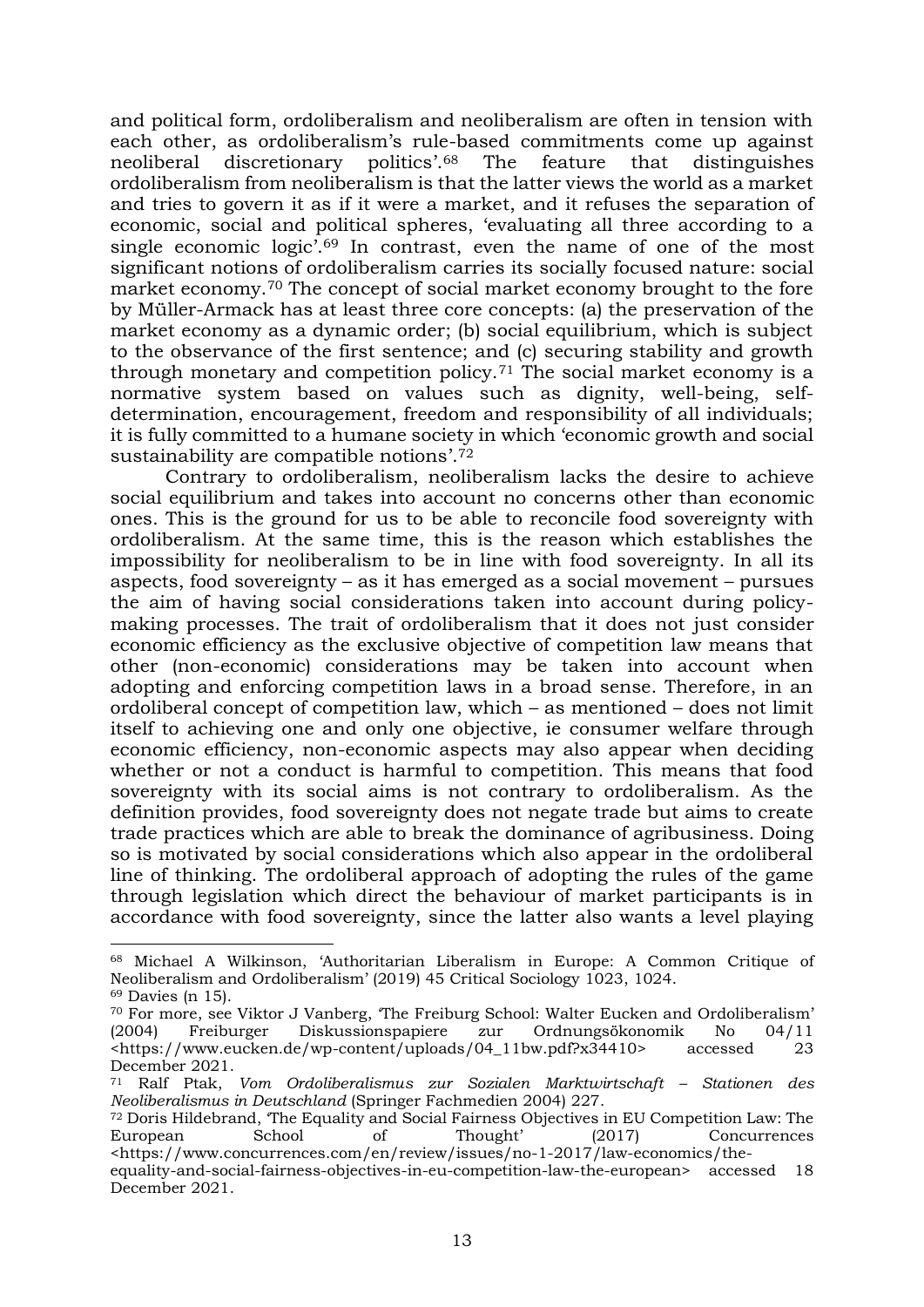field. 'Food sovereignty promotes the role of the state as protector of farmers' interests', <sup>73</sup> which can only be realised through legislation. This does not mean that inefficient undertakings and market actors will be prioritised, but all operators on the respective market will have equal opportunities as a result of the aim to reach social equilibrium. In the broadest context, the ultimate goal is that all market participants be part of a humane economy.<sup>74</sup> Criticism may be made that this links competition law with redistributive objectives, and redistribution is not an aspect with which competition law should deal. Still, it is worth reconceptualising and perceiving redistribution from another approach. Adopting the thoughts of Eleanor Fox, if we refuse to accept that competition law can and should contribute to redistribution<sup>75</sup> and if we view competition law as something that should only deal with economic efficiency, we may also acknowledge that redistribution is taken over from the state by and positioned in the hands of giant undertakings. <sup>76</sup> Food sovereignty also emphasises the problem of decreasing state regulatory power.<sup>77</sup>

The strength of food sovereignty is that it may provide us with answers at different levels,<sup>78</sup> as well as that it has the feature of multi-interpretability.<sup>79</sup> This allows us to identify two trends from different directions but leading to the same result. Ordoliberalism emphasises the role of the state in setting the rules of competition in the market (at national and/or EU level), while food sovereignty seeks to restore the leading role of the state as protector of the agricultural community (at the international level). The result and the conclusion are the same in both cases: the state must take an active role in shaping competition and trade rules. This does not mean direct intervention into the relationship of market participants but signifies establishing those competition and trade rules according to which these market participants operate in the marketplace.

By adopting the approach of ordoliberalism which goes beyond a singlepurpose viewpoint towards competition law and by choosing the political category of food sovereignty as a possible conceptual framework in policymaking processes, I step on the path of prosocial antitrust/competition law.<sup>80</sup> By prosocial competition law I mean a mode of competition law legislation and enforcement in a broad sense which is sensitive to social issues and does not limit itself to achieving economic efficiency. By looking at the primary law of the European Union, Article 9 TFEU includes the horizontal social clause<sup>81</sup>

<sup>73</sup> Mann (n 10).

<sup>74</sup> Wilhelm Röpke, *A Humane Economy: The Social Framework of the Free Market* (Intercollegiate Studies Institute 2014).

<sup>75</sup> See also: Ioannis Lianos, 'Competition Law as a Form of Social Regulation' (2020) 65 The Antitrust Bulletin 3, 9.

<sup>2020)</sup>

<sup>76</sup> See the keynote speech: Eleanor M Fox, Antitrust and Inequality: The History of (In)equality in Competition Law and Its Guide to the Future (Online conference titled Should Wealth and Income Inequality Be a Competition Law Concern? 20 May 2021).

<sup>77</sup> Windfuhr and Jonsén (n 6) 29.

<sup>78</sup> José Bové and Francois Dufour, *The World Is Not for Sale: Farmers Against Junk Food* (Verso 2001) 168.

<sup>79</sup> Hajer (n 1).

<sup>80</sup> The term has been taken over from *Miazad*. See: Amelia Miazad, 'Prosocial Antitrust' (2021) <https://papers.ssrn.com/sol3/papers.cfm?abstract\_id=3802194> accessed 14 July 2021).

<sup>81</sup> Maria Eugenia Bartoloni, 'The Horizontal Social Clause in a Legal Dimension' in Francesca Ippolito, Maria Eugenia Bartoloni and Massimo Condinanzi (eds), *The EU and the Proliferation of Integration Principles under the Lisbon Treaty* (Routledge 2018) 83.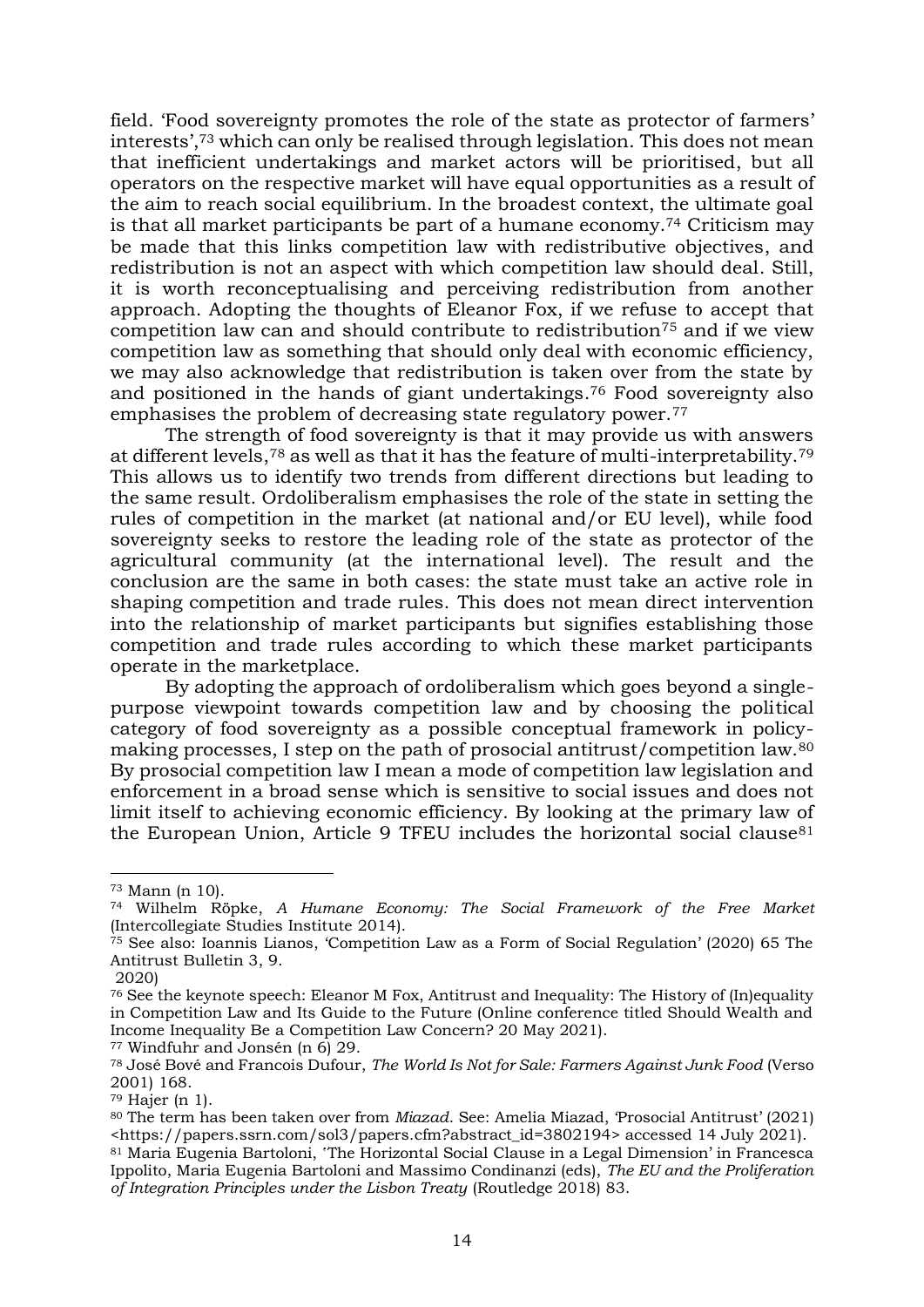which requires that 'social values have to be respected in all policy fields of the EU'. <sup>82</sup> Of the few *expressis verbis* provisions on resolving the conflicts between competition and another policy, the subject of my article, ie agriculture, is one which establishes the specific social objectives to be considered when adopting and enforcing competition laws in the form of the provision formulated in Article 42 TFEU.<sup>83</sup> As described later, Article 42 TFEU paves the way for the precedence of Common Agricultural Policy objectives over general competition rules.

The ordoliberal competition law objectives such as the protection of the competitive process and of individual freedom $84$  are in themselves appropriate to consider non-economic factors when deciding whether a conduct is harmful to competition. The notion of prosocial competition law does not argue against the economic efficiency to be achieved by competition laws. The market reforms advocated by food sovereignty not only aim to address the problems of small farmers, but also of food consumers, 'especially low-income consumers'. 85

As a consequence of adopting a food sovereignty approach, one rejects that food be purely commodified, $86$  and as a consequence of a socially responsive ordoliberal competition policy positioned in the framework of a social market economy, one can take into account those dimensions of competition and trade in agricultural products and food which would remain invisible from a more economic approach limited to the objective of enhancing consumer welfare. 'The commodification of food […] has resulted in the vertical integration and the concentration of power in a few very large firms with national governments increasingly tailoring food regulation to the demands of agribusiness'. 87

The food sovereignty movement's demand to break the control and growing power of corporations over the food system<sup>88</sup> is fully in accordance with the thoughts of ordoliberalism's mainstream economist, Walter Eucken. As explained in one of his major works, the state's policy should be directed toward dissolving economic power groups or limiting their function.<sup>89</sup> It is not the only parallel which can be drawn between the key ordoliberal economist Eucken and food sovereignty: an overlap may also be found with regard to the requirement of contractual freedom. In Eucken's view, freedom of contract should not be used in the competitive order to create dependencies between market players, that is, freedom of contract may not be granted for the

<sup>82</sup> Andreas Heinemann, 'Social Considerations in EU Competition Law: The Protection of Competition as a Cornerstone of the Social Market Economy' in Delia Ferri and Fulvio Cortese (eds), *The EU Social Market Economy and the Law: Theoretical Perspectives and Practical Challenges for the EU* (Routledge 2019) 123.

<sup>83</sup> ibid.

<sup>84</sup> Anchustegui (n 43) 139.

<sup>85</sup> Henry Bernstein, 'Food Sovereignty Via the "Peasant Way": A Sceptical View' (2014) 41 The Journal of Peasant Studies 1031, 1054.

<sup>86</sup> Using this term in the sense as adopted by Jeffrey R Oliver and Lindon J Robison, 'Rationalizing Inconsistent Definitions of Commodification: A Social Exchange Perspective' (2017) 8 Modern Economy 1314.

<sup>87</sup> Amy Trauger, 'Toward a Political Geography of Food Sovereignty: Transforming Territory, Exchange and Power in the Liberal Sovereign State' (2014) 41 The Journal of Peasant Studies 1131.

<sup>88</sup> William D Schanbacher, *Food as a Human Right: Combatting Global Hunger and Forging a Path to Food Sovereignty* (Praeger Security International 2019) 91.

<sup>89</sup> Walter Eucken, *Grundsätze der Wirtschaftspolitik* (JCB Mohr 1952) 334.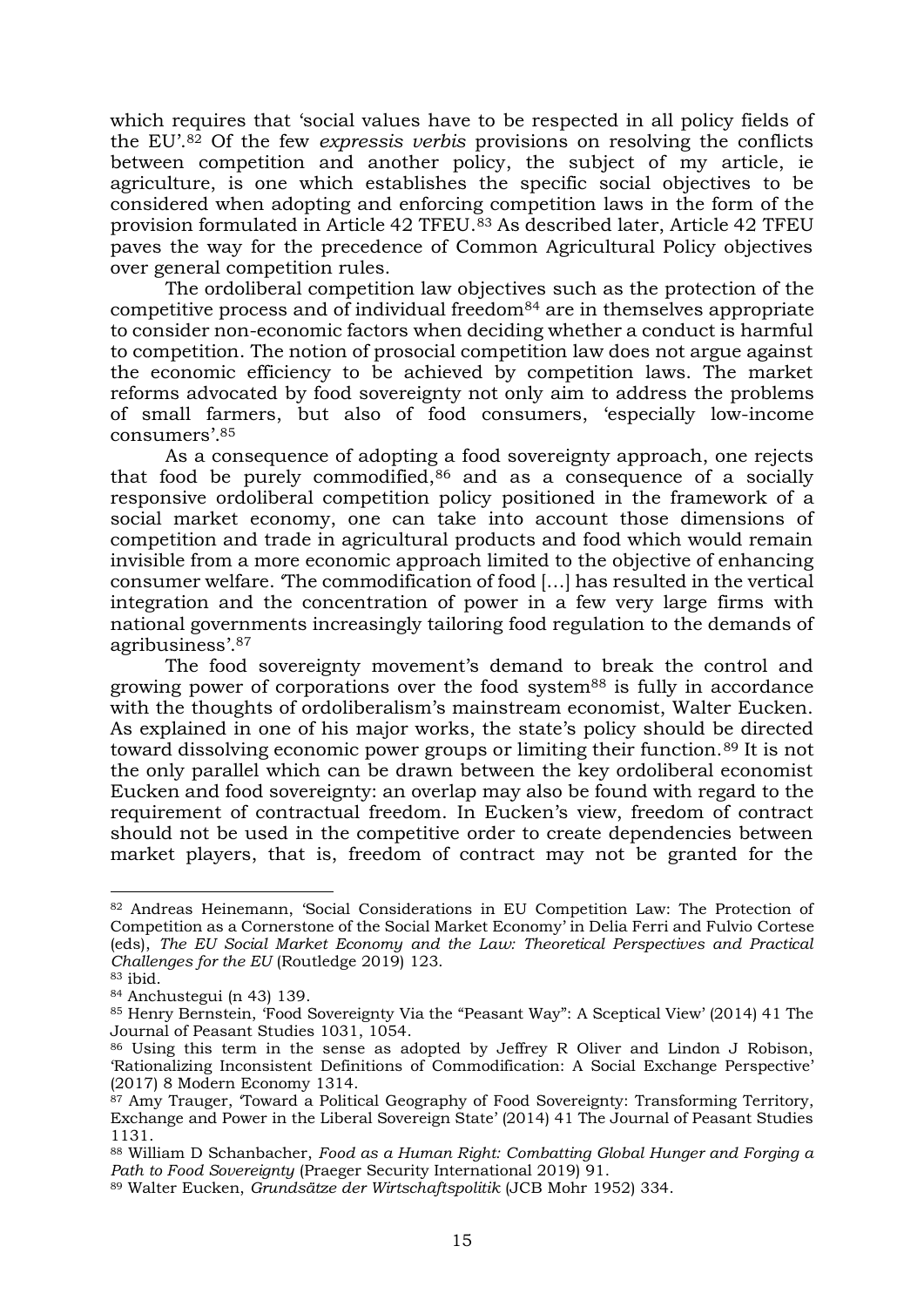purpose of concluding contracts that restrict or eliminate freedom of contract.<sup>90</sup> This tenet of Eucken may be a basis for regulating unfair trading practices in the food supply chain from an ordoliberal point of view, given that the UTPs, in most cases, constitute certain types of exploitative abuse which restrict the freedom of contract of that contracting party which is vis-à-vis the party having superior bargaining power. To be more exact, the weaker contracting party's freedom to determine the terms of the contract is restricted due to economic dependence, and so this party is put in a position which – from a food sovereignty approach – is unacceptable because of the economic exploitation.<sup>91</sup> As put by Akman, the ordoliberal concept of efficiency also includes 'the continuing possibility of choice for the individual', <sup>92</sup> of which the above-mentioned behaviours deprive the agricultural producers, who are vulnerable in cases of bargaining with buyers being in a superior bargaining position.

The characteristic of food sovereignty that it can be interpreted at all levels means that the movement's demand for ceasing unequal trading rules at the international level can be projected at the national and EU levels.<sup>93</sup> Ordoliberal competition policy and the social market economy constitute an appropriate framework to set up those competition and trade rules which take into account non-economic (social) factors to provide protection for the weakest actors of the food supply chain, the farmers as well as small and medium-size enterprises. The food sovereignty movement promoting social justice<sup>94</sup> may find a useful partner in ordoliberal competition policy to establish the set of rules necessary to provide protection for the most vulnerable of the food supply chain. On the one hand, this 'partner-in-crime' role of ordoliberalism comes from the view of ordoliberal thinkers who dealt with agriculture, and, on the other hand, even from the general constituting principles drawn up by Eucken.

#### **6 Special competition-related laws of the agricultural and food sector**

In this part I aim to take stock of, if there are any, those competitionrelated laws which provide for specific or exemption norms with regard to competition and trade in the agricultural and food sector. Exception norms are those provisions which deviate from the general norms because of the particular circumstances of agriculture, while specific norms are those provisions which are separately adopted for agriculture.<sup>95</sup>

The reason for enumerating these laws is of paramount importance to my study. If there are agriculture-specific competition rules, it strengthens my standpoint that it is possible for competition policy to take into account sectoral characteristics. This would mean that other public policies, such as agricultural policy, may affect competition provisions and their enforcement. Of course, the aim of agricultural policy is not to achieve the highest possible economic efficiency but primarily to ensure a fair standard of living for those

<sup>90</sup> ibid.

<sup>91</sup> Windfuhr and Jonsén (n 6).

<sup>92</sup> Akman (n 21).

<sup>93</sup> Bernstein (n 85).

<sup>94</sup> David M Kaplan (ed), *Encyclopedia of Food and Agricultural Ethics* (Springer 2019) 99.

<sup>95</sup> Christian Grimm, *Agrarrecht* (CH Beck 2004).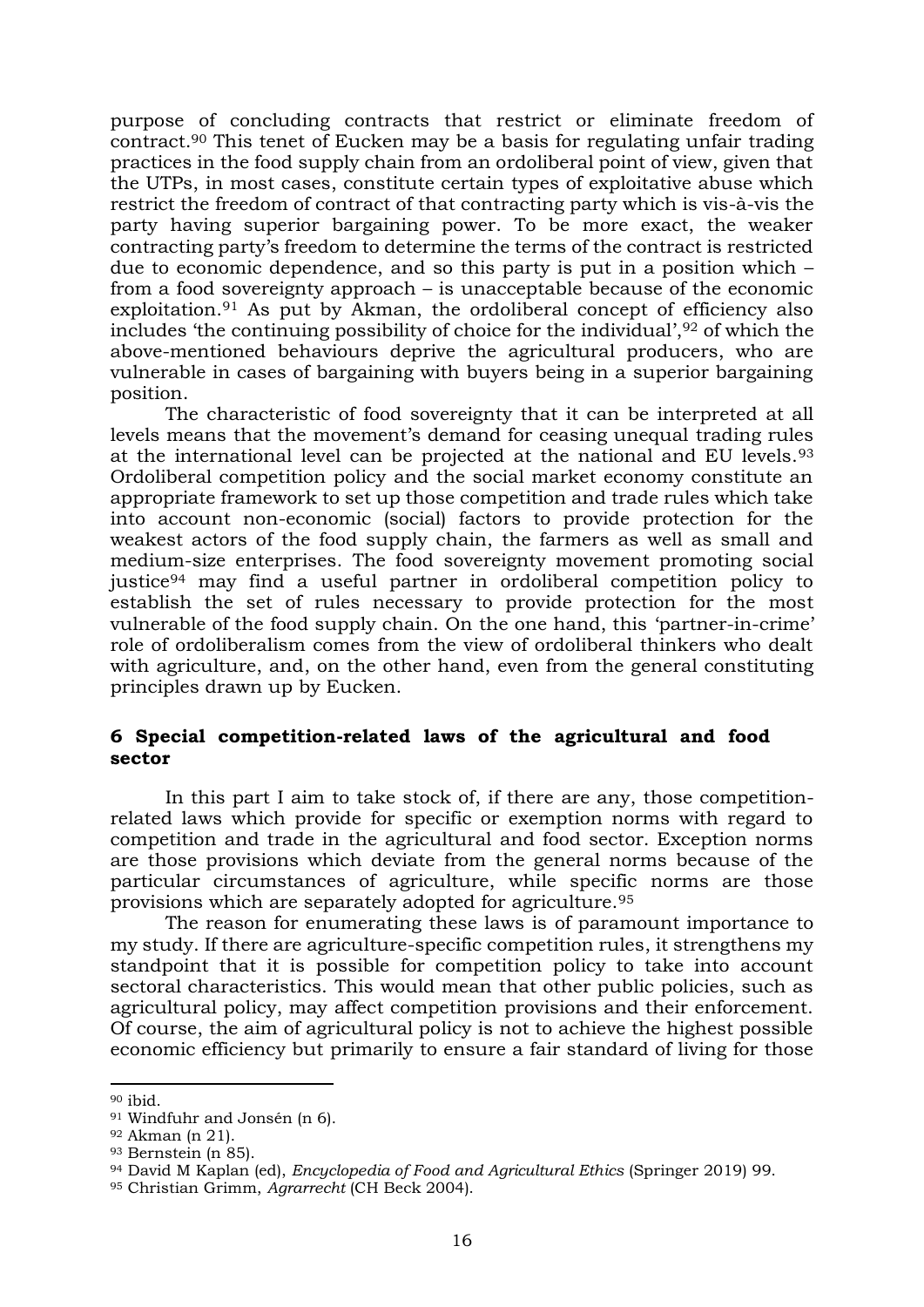who are engaged in agricultural production. That is to say, if other public policies may play a role in adopting and enforcing competition rules applying to certain sectors, these public policies may hijack competition law from its narrow efficiency-based approach.

Reasonably, the differences between EU (polythematic as a consequence of ordoliberalism) and US (monothematic concentrating on consumer welfare) competition law goals would mean that the former jurisdiction has, while the latter jurisdiction has no, special competition-related laws applying to the agricultural and food sector. Nonetheless, the reality shows otherwise.

 First, let us take a look at the EU, in particular the Treaty on the Functioning of the European Union (hereinafter: TFEU). <sup>96</sup> In principle, the EU defines its common agricultural and fisheries policy, which – according to Whish and Bailey – has its own philosophy.<sup>97</sup> The internal market extends to agriculture, fisheries and trade in agricultural products. Therefore, the common agricultural and fisheries policy is part of the internal market. Save as otherwise provided in Articles 39 to 44 TFEU, the rules laid down for the establishment and functioning of the internal market also apply to agricultural products. Rules on competition, being positioned from Article 101 to 109, form a part of the internal market. However, even since the beginning of European integration, European agricultural markets have not been fully exposed to free competition. Schweizer explains that the introduction of common competition rules for agricultural markets has a negative and a positive component. The negative component relates to the application of the competition rules of Articles 101 et seq TFEU to agriculture. The positive component opens the way for the European Parliament and the Council to independently regulate competition issues in the agricultural sector.<sup>98</sup>

The basic system and derogation are provided by Article 42 TFEU which declares that the provisions of the Chapter relating to rules on competition apply to the production of and trade in agricultural products only to the extent determined by the European Parliament and the Council, account being taken of the objectives set out in Article 39. This provision establishes the primacy of agricultural policy over general competition law. Article 39 TFEU comprises the objectives of the Common Agricultural Policy, which have to be taken into consideration when deciding on the extent of the application of competition rules to production and trade in agricultural products. The two key objectives for our topic are ensuring a fair standard of living for the agricultural community, in particular by increasing the individual earnings of persons engaged in agriculture, and the stabilisation of markets.

The possibility for derogations established by the TFEU is realised through Council Regulation (EC) No 1184/2006<sup>99</sup> and Regulation (EU) No 1308/2013, in particular through its Part IV on competition rules.<sup>100</sup> The

<sup>96</sup> Consolidated version of the Treaty on the Functioning of the European Union [2012] OJ C326/57.

<sup>97</sup> Richard Whish and David Bailey, *Competition Law* (OUP 2012) 963.

<sup>98</sup> Dieter Schweizer, 'Art 42 AEUV' in Torsten Körber, Heike Schweitzer and Daniel Zimmer (eds), *Wettbewerbsrecht,* vol 1 (CH Beck 2000).

 $99$  Consolidated text: Council Regulation (EC) No 1184/2006 of 24 July 2006 applying certain rules of competition to the production of and trade in certain agricultural products [2014] OJ L214/7.

<sup>100</sup> Consolidated text: Regulation (EU) No 1308/2013 of the European Parliament and of the Council of 17 December 2013 establishing a common organisation of the markets in agricultural products and repealing Council Regulations (EEC) No 922/72, (EEC) No 234/79,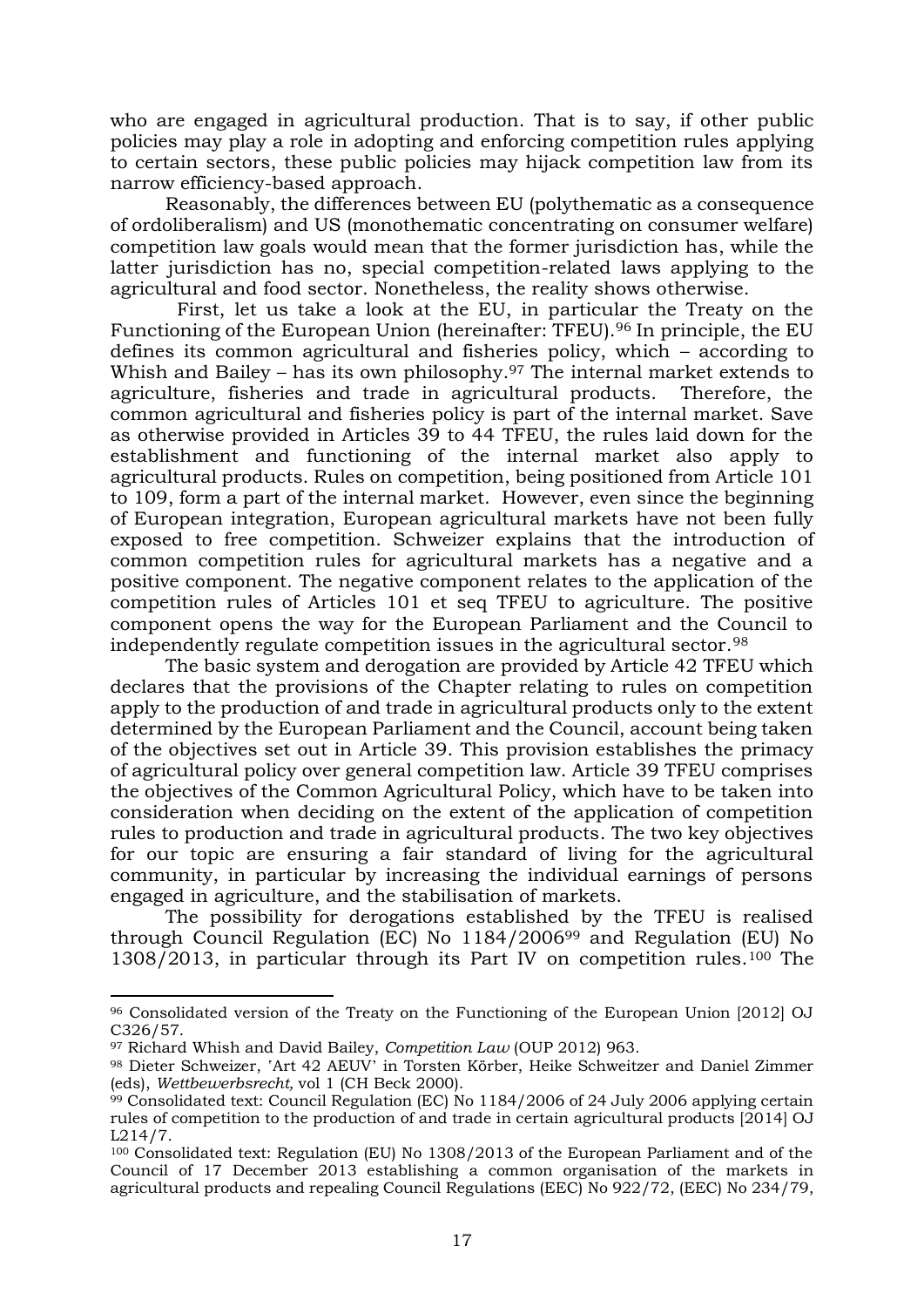former's scope *ratione materiae* covers those Annex-I products which are not covered by the latter. That is, these two secondary legal acts complement each other in terms of their material scope.

Let us take a look at the former. The two main derogations in relation to Article 101(1) TFEU, which provides for the general cartel prohibition, may be called upon when agreements, decisions and practices (a) form an integral part of a national market organisation; or (b) are necessary to attain the objectives set out in Article 39 TFEU.

Sentence 2 of Article 2(1) of Regulation (EC) No 1184/2006 also includes an example. The wording 'in particular' reflects the indicative/illustrative nature of the provision: in particular, Article 101(1) TFEU does not apply to agreements, decisions and practices of farmers, farmers' associations, or associations of such associations belonging to a single Member State which concern the production or sale of agricultural products or the use of joint facilities for the storage, treatment or processing of agricultural products. Nevertheless, there are also negative criteria determined as regards this provision. On the one hand, there is the absolute requirement that under the agreement, decision or practice of farmers, farmers' associations, or associations of such associations, there must be no obligation to charge identical prices, and, on the other hand, there are two further requirements formulated in an alternative relation to each other, and individually in a cumulative relation to the prohibition of charging identical prices. These two requirements are the following: (a) competition shall not be excluded, or (b) the objectives of the Common Agricultural Policy shall not be jeopardised. This means that for an agreement, decision or practice to be exempted from Article 101(1) TFEU, the following prohibitions shall be respected cumulatively: (a) the prohibition on charging identical prices; (b) the prohibition on the exclusion of competition; and (c) the prohibition of jeopardising CAP objectives. From a reversed point of view, it is sufficient to return to the application of Article 101(1) if any of the three above-mentioned prohibitions is violated. The Council Regulation does not affect the prohibition of abuse of a dominant position under 102 TFEU; this therefore applies in full in the agricultural sector.<sup>101</sup>

First and foremost, it is worth mentioning that the provisions of Regulation No 1184/2006 and Regulation No 1308/2013 are – in most aspects – identical. Although the core meaning of the exceptions formulated in these two regulations is the same, there are two small differences between the provisions. Pursuant to Article 2(1) of Regulation No 1184/2006, the cartel prohibition does not apply to agreements, decisions and practices of farmers, farmers' associations, or associations of such associations belonging to a single Member State. Regulation No 1308/2013 complements this list with producer organisations recognised under its Article 152 or Article 161, or associations of producer organisations recognised under its Article 156, but with regard to the associations of farmers' associations it does not mention the feature 'belonging to a single Member State'. This latter difference is hard to explain; however, the expansion of the list with producer organisations can be perceived as the concretisation of farmers' associations. Every producer

<sup>(</sup>EC) No 1037/2001 and (EC) No 1234/2007 [2020] OJ L347/671.

<sup>101</sup> Ines Härtel, 'AEUV Art 42' in Rudolf Streinz (ed), *EUV/AEUV – Vertrag über die Europäische Union, Vertrag über die Arbeitsweise der Europäischen Union, Charta der Grundrechte der Europäischen Union* (CH Beck. 2018).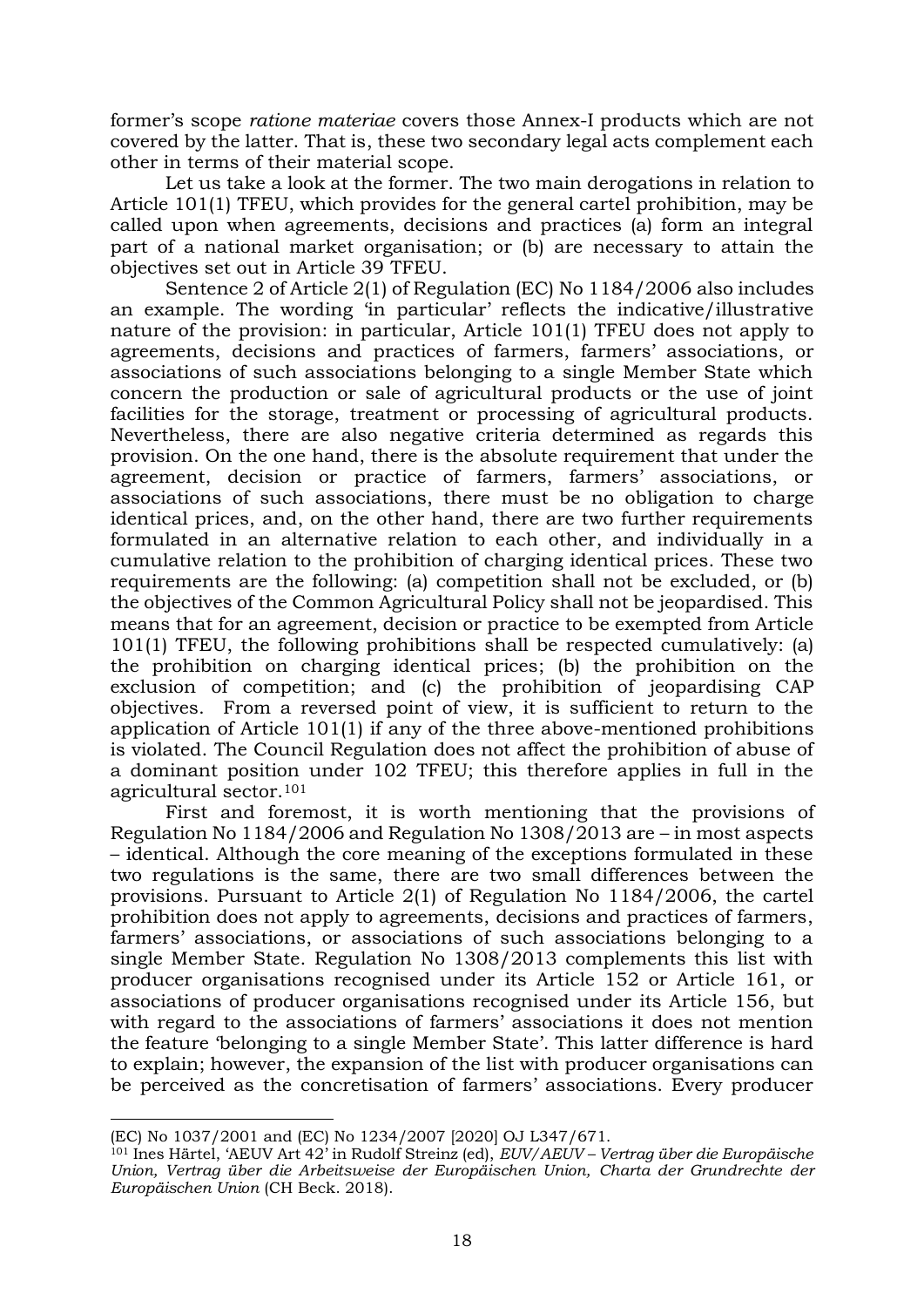organisation is a farmers' association but not every farmers' association is a producer organisation. The dividing line is whether the entity in question is recognised by a Member State in accordance with EU law. If it is, it is called a producer organisation, if not, it is called a farmers' association. This shows us that 'calling up' the exemption does not require recognition in the legal sense. Regulation No 1308/2013 also consists of rules applying to interbranch organisations. Contrariwise, when speaking of interbranch organisations, in order for them to use the exemption under the general cartel prohibition, they must be recognised. Recognition not only has general rules but also special rules for the milk and milk products sector and for the olive oil and table olives and tobacco sectors. There are five conditions determined which lead to the incompatibility of the agreements of interbranch organisations with EU law. Three of them are quite similar to the previously mentioned case of exception: the respective agreement, decision or concerted practice must not create distortions of competition which are not essential to achieving the objectives of the CAP pursued by the interbranch organisation activity (similar to the jeopardisation of CAP objectives); they must not entail the fixing of prices or the fixing of quotas (similar to charging identical prices); they must not create discrimination or eliminate competition in respect of a substantial proportion of the products in question (similar to the exclusion of competition). Besides these, the agreements, decisions and concerted practices must also not lead to the partitioning of markets within the Union in any form, and must not affect the sound operation of the market organisation.

Outside the toolbox of conventional competition law, additional protection in the form of specific norms provided for the weaker market participants in the food supply chain is achieved by Directive (EU) 2019/633.<sup>102</sup> It prohibits certain unfair trading practices in business-tobusiness relationships in the agricultural and food supply chain through a minimum harmonisation obligation of the Member States. Although I mentioned that the regulation on the abuse of dominance fully applies to agriculture, this Directive can be perceived as a complementary instrument (although with a totally different assessment method) to catch those unfair unilateral conducts which do not reach the intervention threshold necessary to enforce the provision on the abuse of dominance.

Although my previous findings on the compatibility of food sovereignty and the US antitrust regime do not imply that the US would have special competition-related laws to the agricultural and food sector, the reality is somewhat different. First, I have to commence with Section 6 of the Clayton Act of 1914. <sup>103</sup> It declares that nothing contained in the antitrust laws should be construed to forbid the existence and operation of agricultural or horticultural organisations, instituted for the purposes of mutual help. Section 6 is extended by the Capper-Volstead Act of 1922.<sup>104</sup> These two statutes provide for an exemption for agricultural cooperatives under antitrust laws, as in the European Union. Second, the Packers and Stockyards Act of 1921 is also worth emphasising. It is designed to ensure effective competition and integrity in livestock, meat, and poultry markets. Third, I must also

<sup>102</sup> Directive (EU) 2019/633 of the European Parliament and of the Council of 17 April 2019 on unfair trading practices in business-to-business relationships in the agricultural and food supply chain [2019] OJ L111/59.

<sup>103</sup> 15 US Code § 17.

<sup>104</sup> 7 US Code §§ 291–292.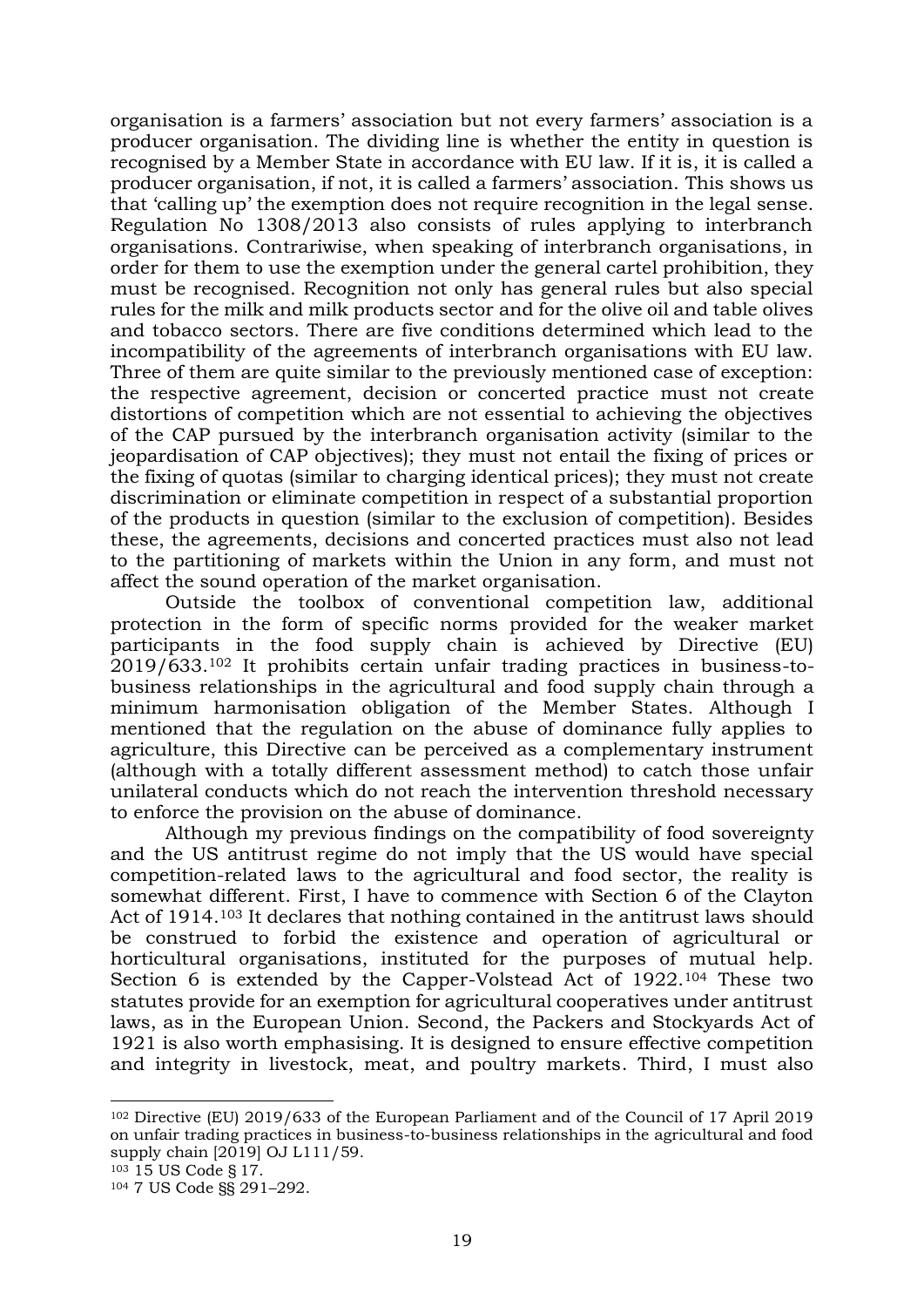mention the Perishable Agricultural Commodities Act of 1930<sup>105</sup> and the Unfair Trade Practices Affecting Producers of Agricultural Products Act of 1968.<sup>106</sup> Though all of these laws were passed long before the consumer welfare approach became dominant from the 1980s and diverge from a horizontal and unified approach towards antitrust law, none of them have been repealed following the paradigm shift brought about by the Chicago School, despite the fact that they bring to the fore non-efficiency-based considerations. What is more, they have been enforced to the same extent as before the appearance of the consumer welfare paradigm, about which I have found that it is, to a significant extent, incompatible with the considerations of food sovereignty.

#### **7 Conclusion**

The article has aimed to introduce the notion of food sovereignty into the discourse of competition law and policy, as well as to theorise and conceptualise them in parallel with ordoliberalism. The study finds that an ordoliberal competition policy followed by the EU is suitable to take into account the competition-related elements of the food sovereignty definition, while the dominant consumer welfare approach of the US in the last four decades is not. However, this does not mean that the latter does not treat the agricultural and food sector relatively separately from its general antitrust regime. Regardless of the prevailing approach towards general competition/antitrust law, the agricultural and food sectors have maintained their relative independence which is underpinned by the special competition and trade-related laws of these sectors in both the EU and the US. The agrarian antitrust<sup>107</sup> of the US and an *europäisches Agarwettbewerbsrecht*<sup>108</sup> can provide space for food sovereignty in the discourse of antitrust/competition law, which may bring with it the further protection of farmers and agricultural producers in an increasingly globalised market of agricultural and food products.

I agree with von Dietze's 80-year-old findings. The future of family farming (and, in general, that of agriculture) as well as the preservation of its rural character propagated by food sovereignty enthusiasts lies in consequently setting an economic policy according to the constituting and regulating principles of the competitive order. This order is not only against the monopolistic and oligopolistic trends taking place downstream in the food supply chain at the level of processing and retailing, but also stands up for freedom of contract which should not be used to create dependencies between market players, because these dependencies may result in unfair trading practices against agricultural producers. Although the theoretical foundations are given at the level of the European Union, the realisation of the competitive order fails in many cases. However, this can be achieved by improving the law

<sup>105</sup> 7 US Code §§ 499a–499t.

<sup>106</sup> 7 US Code §§ 2301–2306.

<sup>107</sup> Jon Lauck, 'Toward an Agrarian Antitrust: A New Direction for Agricultural Law' (1999) 75 North Dakota Law Review, 449.

<sup>&</sup>lt;sup>108</sup> See the term: Walter Frenz, 'Agrarwettbewerbsrecht' (2010) 40 Agrar- und Umweltrecht 193; Ines Härtel, ʽ§ 7 Agrarrecht' in Mathias Ruffert (ed), *Europäisches Sektorales Wirtschaftsrecht* (Nomos Verlag 2013) 437; Härtel (n 101); Ines Härtel, 'Agrarrecht' in Matthias Ruffert (ed), *Europäisches Sektorales Wirtschaftsrecht* (Nomos Verlag 2020) 463.